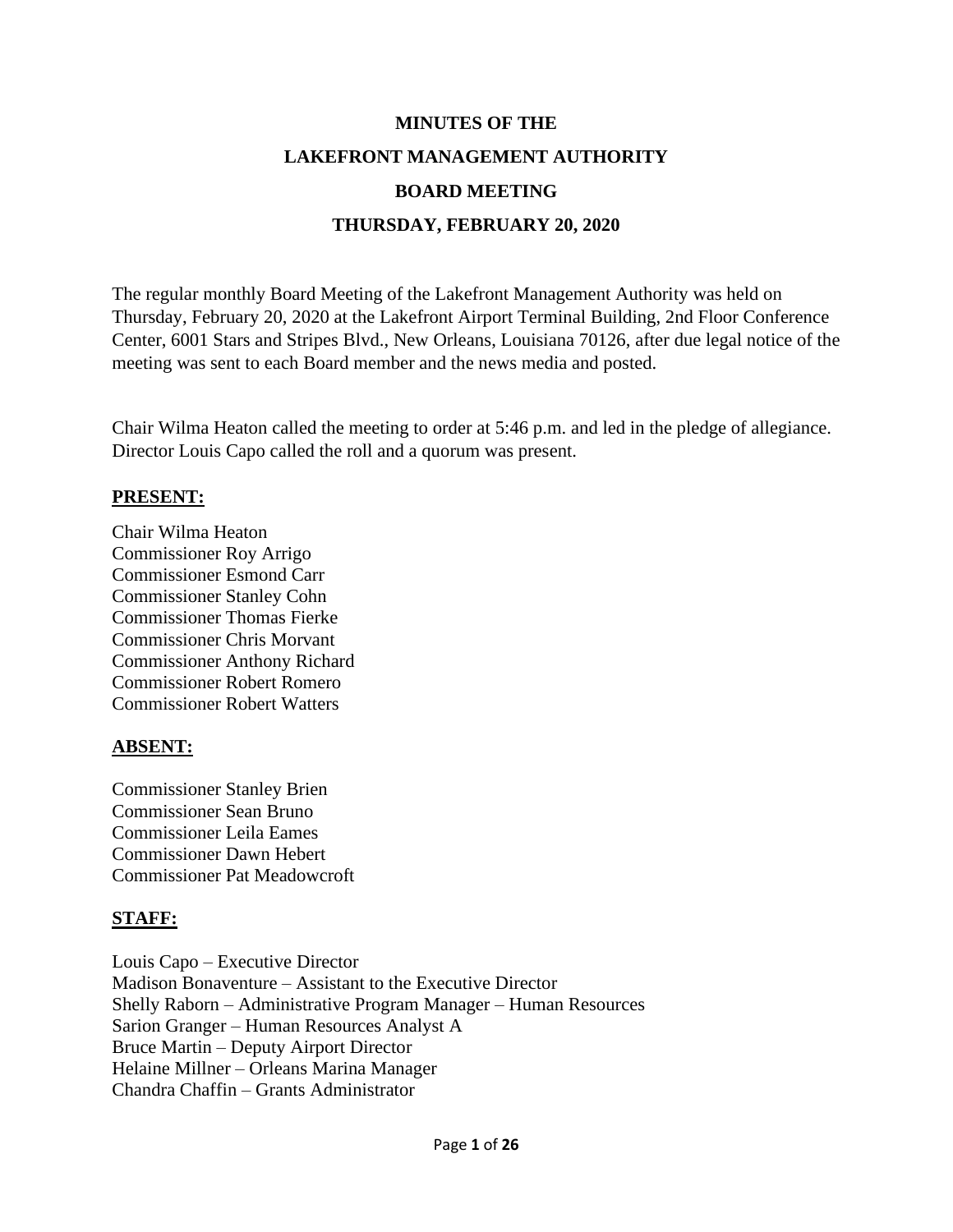### **ALSO, PRESENT:**

Al Pappalardo – Real Estate Consultant, P.C.I. Gerry Metzger – Legal Counsel Zach Butterworth – Peninsula Condominiums Claire Durio – Attorney for Peninsula Condominiums

### **OPENING COMMENTS:** None

### **MOTION TO ADOPT AGENDA:**

A motion was offered by Commissioner Fierke, seconded by Commissioner Watters, and unanimously adopted, to adopt the agenda.

### **MOTION TO APPROVE MINUTES:**

A motion was offered by Commissioner Arrigo, seconded by Commissioner Watters, and unanimously adopted, to adopt the minutes of January 23, 2020.

### **PUBLIC COMMENTS:** None

### **DIRECTOR'S REPORT:**

Louis Capo, Executive Director, reported that Jefferson David Dye, Attorney for the Lakefront Management Authority, drafted a letter to send to Ms. Evelyn Benoit. He explained that Mr. Dye couldn't reach Ms. Benoit's attorney, so a carrier will hand-deliver the letter to her residence.

Mr. Capo reported that the Authority will replace all fire extinguishers at the Orleans Marina and South Shore Harbor for approximately \$27,000.00 (\$14,000 – South Shore Harbor, \$13,000 – Orleans Marina), and the Authority will purchase life rings for both Marinas. He announced that the Lakefront Management Authority's maintenance crew repainted the fire alarm pull boxes.

Mr. Capo discussed the draft of the Proposed and Operating Budget for fiscal year 2020-2021. He stated that the budget must be approved at the March Board Meeting, so that the budget can be sent to the Joint Legislative Committee on the Budget (JLCB) by April 1, 2020.

### **COMMITTEE REPORTS:**

### **Airport Committee:**

Bruce Martin, Deputy Airport Director, stated that the contractors need four consecutive days of clear weather to complete the punch list items for the Runway Rehabilitation 18R/36L Mill and Overlay Project, and construction has been at a standstill for thirty days due to inclement weather.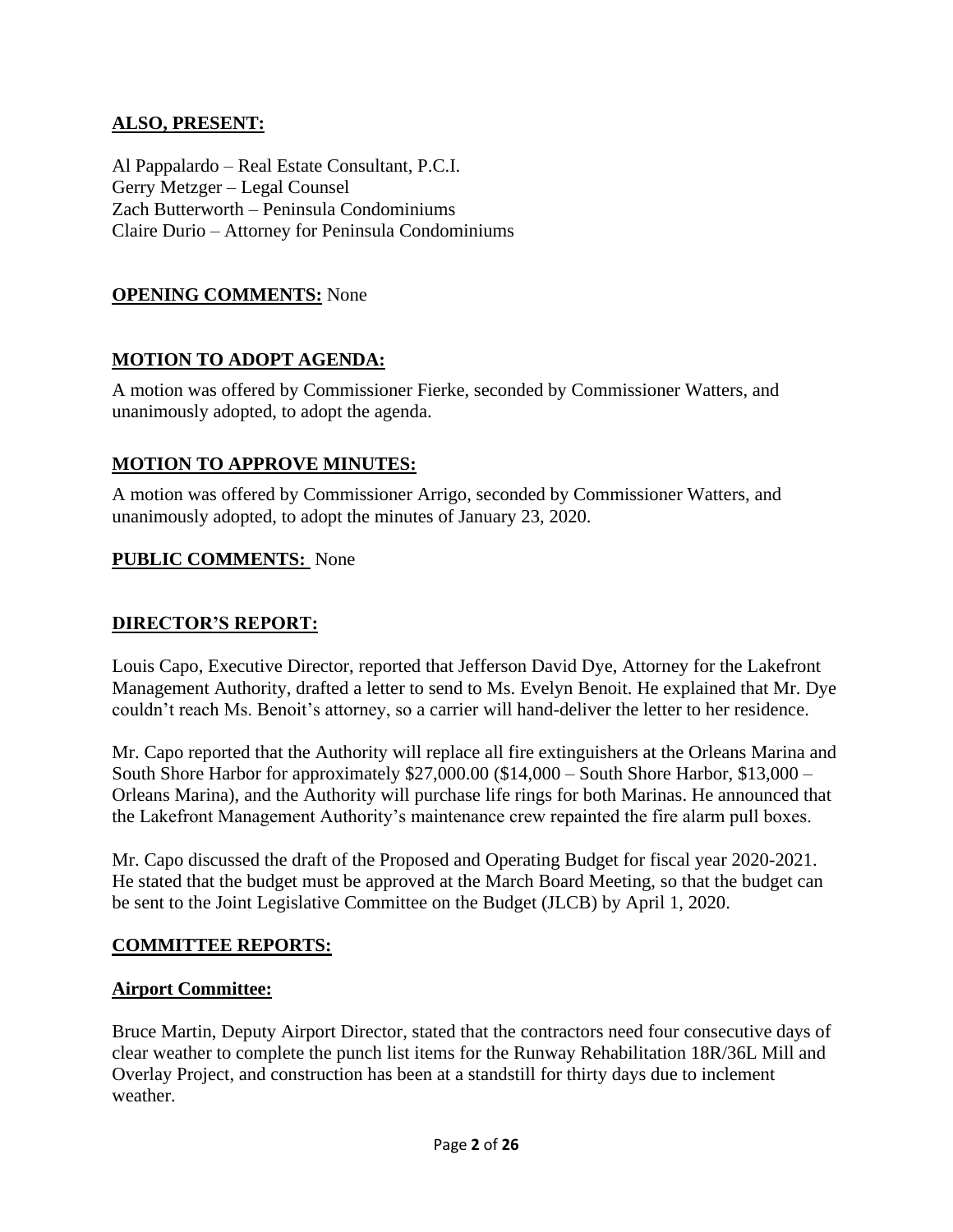Mr. Martin reported completed and ongoing activities:

- ARFF has begun complimentary training with the Naval Air Station Joint Reserve Base New Orleans.
- The Lakefront Management Authority's maintenance crew has moved into the newly renovated Moffett Hangar facility.
- The new terminal elevator shaft has been installed.
- The lights along Stars and Stripes Boulevard have been upgraded to LED lights by LEDSupply.
- Airport badges for the Airport gates will be upgraded to one system within the next thirty days.

Mr. Martin discussed the recent and upcoming events at the New Orleans Lakefront Airport.

Chair Heaton introduced Chris Henderson, Airport Manager, to the Board.

### **Finance Committee:**

Vice-Chair Richard stated that the Finance Committee meeting was deferred until next month.

### **Legal Committee:**

Chair Cohn reported that the Legal Committee discussed the Authority's pending litigation at the Committee meeting.

### **Commercial Real Estate:**

Chair Watters reported that staff will schedule another meeting in March with Caesar Burgos of Maison du Lac to determine a solution regarding his leasehold.

### **Marina Committee:**

Chair Carr reported that the Marina Committee discussed revising all the Lakefront Management Authority's leases, updating the fire extinguishers at the Marinas, and restricting access to the unleased boat slips in the Orleans Marina.

### **Recreation/Subdivision Committee:**

Vice-Chair Romero reported that the Lake Terrace signs were repainted, and a carrier will handdeliver a letter to Ms. Evelyn Benoit.

### **OLD BUSINESS:** None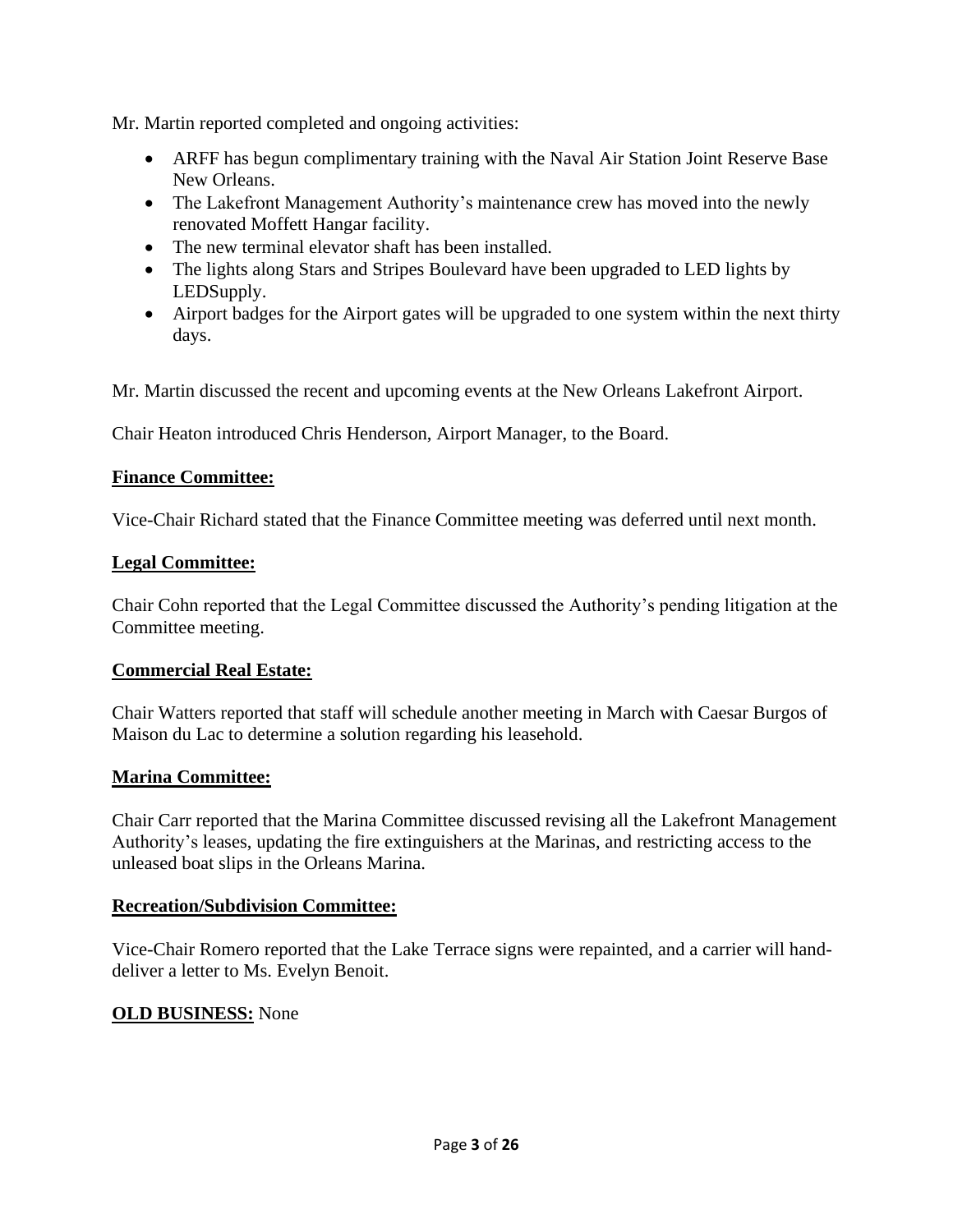#### **NEW BUSINESS:**

1) Motion to approve the relocation of the site for the construction of the Roy Johnson, Jr. Memorial Drinking Fountain and Bench.

Chair Heaton stated that the initial site for the construction of the Roy Johnson, Jr. Memorial Drinking Fountain and Bench was next to the New Basin Canal Lighthouse. She explained that the Lake Pontchartrain Basin Foundation (LPBF) requested to relocate the site of the memorial to another location. The Recreation/Subdivision Committee recommended the east side of the Mardi Gras Fountain on Lakeshore Drive because the site is more accessible to a waterline.

### **MOTION: 01-022020 RESOLUTION: 01-022020 BY: COMMISSIONER FIERKE SECONDED: COMMISSIONER ARRIGO February 20, 2020**

1) Motion to approve the relocation of the site for the construction of the Roy Johnson, Jr. Memorial Drinking Fountain and Bench.

#### **RESOLUTION**

**WHEREAS**, the Lakefront Management Authority ("Management Authority") is a political subdivision of the State of Louisiana and the governing authority of the non-flood protection assets of the Orleans Levee District ("District");

**WHEREAS**, the Management Authority leased to the Lake Pontchartrain Basin Foundation ("LPBF") the New Basin Canal Lighthouse property for the construction and operation of a lighthouse museum and education center under the terms and conditions set forth in the lease ("Lighthouse Museum");

**WHEREAS**, the LPBF requested permission to build a Memorial Drinking Fountain and Bench on property owned by the District adjacent to the property leased by the LPBF to honor Roy Johnson, Jr., who was a supporter of the Lighthouse Museum and avid cyclist who enjoyed cycling on Lakeshore Drive (the "Memorial");

**WHEREAS**, the Management Authority pursuant to Resolution No. 01-072519 approved the request of the LPBF to build the Memorial, conditioned upon the prior approval by the Recreation/Subdivision Committee of the Management Authority of the improvements to be constructed for the Memorial and agreement of the LPBF to maintain the Memorial;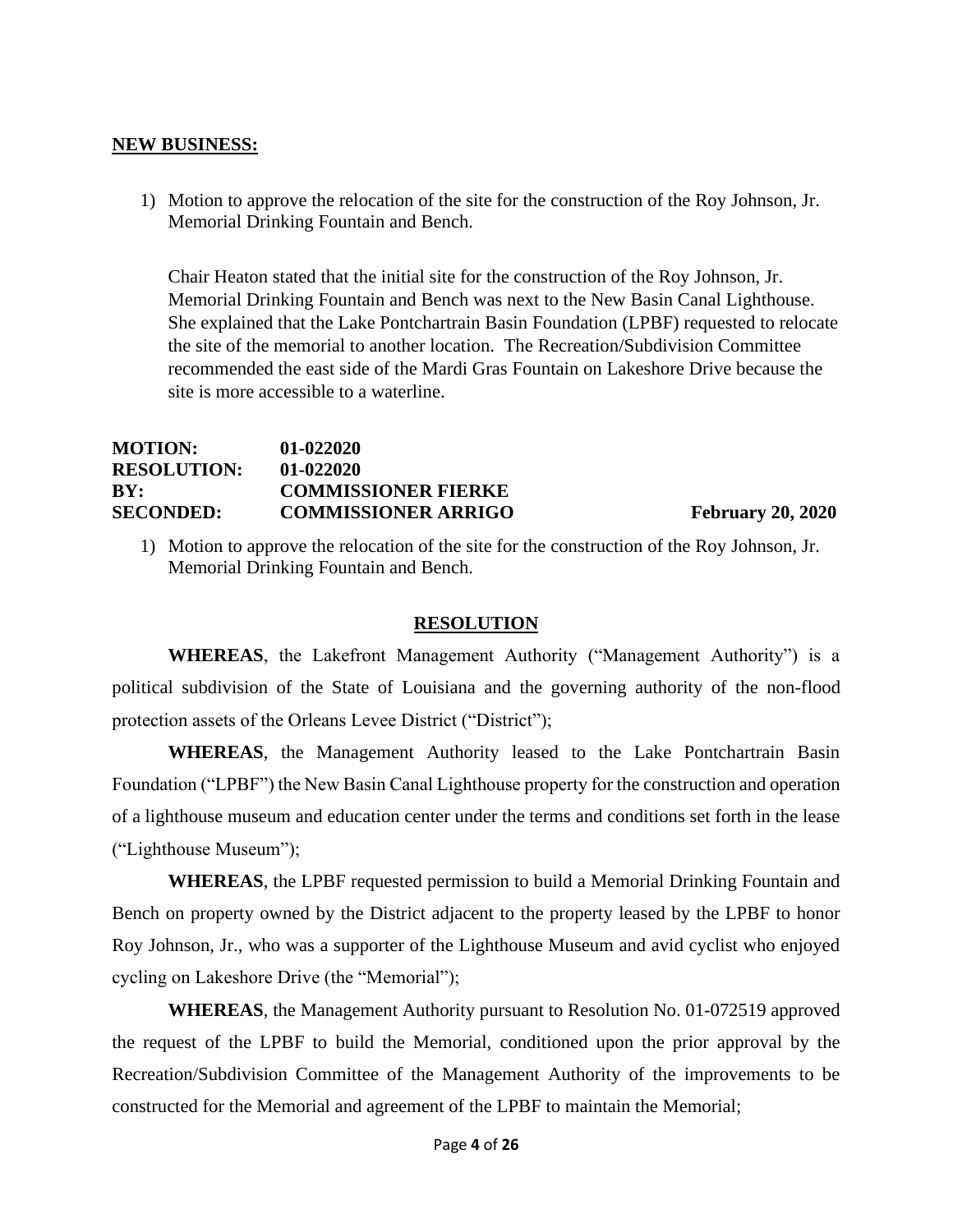**WHEREAS**, the LPBF presented the design plans for the Memorial, prepared by Gregory Smith, AIA, dated on January 28, 2020, a copy of which is attached to this Resolution, to the Recreation/Subdivision Committee at its meeting held on February 11, 2020, and the Committee approved the design plans;

**WHEREAS**, the LPBF also requested that the Recreation/Subdivision Committee recommend to the Management Authority approval of a new location for the site of the Memorial on the east side of the Mardi Gras Fountain on Lakeshore Drive, which is more accessible to a water line for the Fountain than the original site approved by the Management Authority, and which is shown on the copy of the attached design plans by Gregory Smith;

**WHEREAS**, the Recreation/Subdivision Committee considered the request of the LPBF and unanimously voted to recommend that the Management Authority approve the request by the LPBF to relocate the site of the Memorial; and,

**WHEREAS**, the Management Authority after considering the request of the LPBF and recommendation of the Recreation/Subdivision Committee resolved to approve the requested relocation of the site of the Memorial to the east side of the Mardi Gras Fountain on Lakeshore Drive.

**THEREFORE, BE IT HEREBY RESOLVED**, that the Lakefront Management Authority approves the request of the Lake Pontchartrain Basin Foundation to relocate the site of the Roy Johnson, Jr. Memorial to the east side of the Mardi Gras Fountain on Lakeshore Drive, as shown on the attached design plans by Gregory Smith, dated on January 28, 2020.

**BE IT FURTHER HEREBY RESOLVED**, that the Management Authority Chairman or Executive Director be and is hereby authorized to sign any and all documents necessary to carry out the foregoing.

The foregoing was submitted to a vote, the vote thereon was as follows:

**YEAS:** Arrigo, Carr, Cohn, Fierke, Heaton, Morvant, Richard, Romero, Watters **NAYS:** None **ABSTAIN:** None **ABSENT:** Brien, Bruno, Eames, Hebert, Meadowcroft **RESOLUTION ADOPTED:** Yes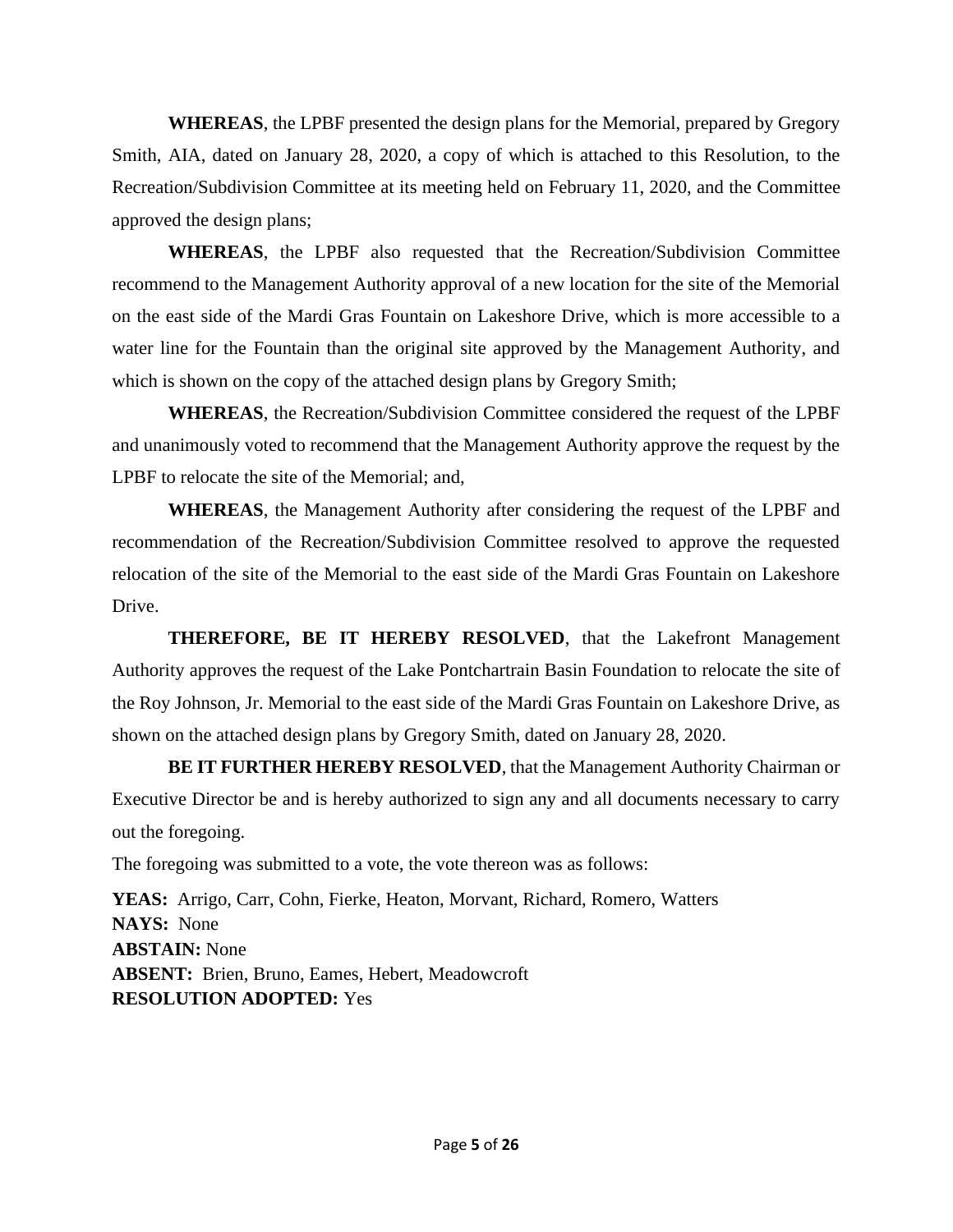2) Motion to approve an amendment to extend the term and amend other provisions of the Lease with the Peninsula Condominium Association, Inc.

Gerry Metzger, Legal Counsel, stated that the lease is extended for forty-four (44) years which would establish an expiration date of December 31, 2079. He noted that the lease extension includes the following conditions: additional quarterly rental payments in the amount of \$950,776.40 for the remainder of the lease expiring on December 31, 2035, the additional rental payments will be subjected to a Consumer Price Index (CPI) adjustment commencing on January 1, 2041 and every ten (10) years thereafter, the minimum 20% increase of the quarterly rental payments will be waived, and an amendment will be added to the lease to accommodate for those areas of the Leased Premises where underground servitudes in favor of the Sewerage and Water Board of New Orleans.

A motion was offered by Commissioner Fierke, seconded by Commissioner Arrigo, and unanimously adopted to amend the Resolution to add page numbers at the bottom of the pages, to add the word "additional," and the payment schedule of the appraised present value of the reversionary interest of the district in the improvements located on the Leased Premises into the body of the Resolution.

A motion was offered by Commissioner Romero, seconded by Commissioner Fierke, and unanimously adopted to amend the Resolution to add the word "years" into the third paragraph, fifth line, after the number (55).

| <b>MOTION:</b>     | $02 - 022020$              |
|--------------------|----------------------------|
| <b>RESOLUTION:</b> | $02 - 022020$              |
| BY:                | <b>COMMISSIONER ROMERO</b> |
| <b>SECONDED:</b>   | <b>COMMISSIONER FIERKE</b> |

**February 20, 2020** 

2) Motion to approve an amendment to extend the term and amend other provisions of the Lease with the Peninsula Condominium Association, Inc.

### **RESOLUTION**

**WHEREAS**, the Lakefront Management Authority ("Management Authority") is a political subdivision of the State of Louisiana and the governing authority of the non-flood protection assets owned by the Orleans Levee District ("District");

 **WHEREAS**, the District owns parcels of property, bearing Municipal Address 8654 Pontchartrain Boulevard, and designated as Area "P-2A" and Area "A" on a plan by Gandolfo, Kuhn, Luecke and Associates, Dwg. No. J-111-1, dated on February 18, 1981, that are non-flood protection assets under the management and control of the Management Authority (the "Leased Premises' of "Property");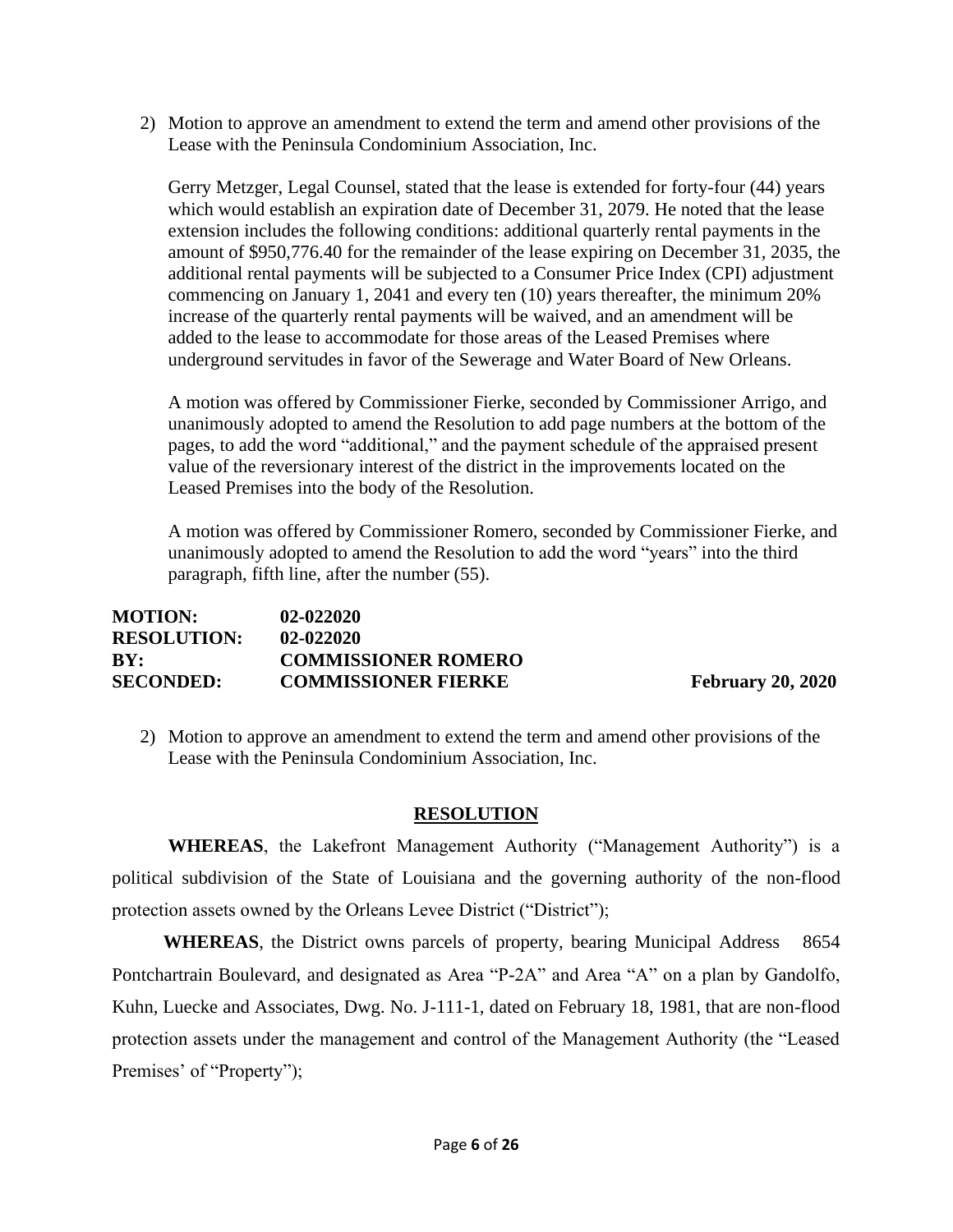**WHEREAS**, the former Board of Levee Commissioners of the Orleans Levee District (the "Board"), as lessor, entered into a written ground lease of the Property with Deborah Ann Krantz, wife of/and Gus M. Pelias, Jr., and Patricia Ann Daly, wife of/and Irvington J. Eppling, Jr., as lessees, (the "developers"), dated and commencing on January 1, 1981, for a term of fifty-five (55) years, and for the purpose of constructing twenty condominium units or apartments, which Lease Agreement was recorded at COB 773G Folio 767 of the Conveyance Records of the Parish of Orleans, State of Louisiana ( the "Lease" or "Ground Lease") ;

**WHEREAS**, the developers prepared in accordance with the provisions of the Louisiana Condominium Act, La.Rev.Stat. 9:1121.101, et seq. a Condominium Declaration for the Peninsula Condominiums, dated on March 13, 1981, executed before Roy Casey, Notary Public, which is recorded in the conveyance records of Orleans Parish, State of Louisiana, which Condominium Declaration established a condominium regime over the property subject to the Lease, as permitted under the provisions Article X of the Lease (the" Condominium Declaration");

**WHEREAS,** Article X of the Ground Lease provides that the developer of the condominium, upon the sale of each individual condominium unit, was required to assign an undivided interest in the Lease to the condominium unit owners, in accordance with Louisiana Revised Statute 9:1122.110A(6), which provides that a lessee's right in a ground lease shall be owned in indivision by the individual condominium unit owners;

**WHEREAS**, in accordance with Article X of the Lease and the provisions of the Condominium Declaration, the individual owners of the condominiums are represented collectively through their agent, Peninsula Condominium Association, Inc., a Louisiana non-profit corporation (the "Condominium Association" or "Lessee");

**WHEREAS,** the Condominium Association requested an extension of the Lease for an additional forty-four (44) years, which would establish an expiration date of December 31, 2079, and, in consideration for the extension, agreed to pay additional quarterly rental payment commencing with the quarter that begins on April 1, 2019 and ending with the quarter that begins on October 1, 2035 (the "additional rent") and payable as follows: \$1,000 on April 1, 2020, \$1,000 on July 1, 2020, \$2,000 on October 1, 2020, \$5,000 payable each quarter during 2021, \$7,500 payable each quarter during 2022, and \$17,245.70 payable each quarter between January 1, 2023 and October 1, 2035, which additional rent shall be subject to a Consumer Price Index adjustment every five years, with the first adjustment to be made for the quarter commencing on January 1,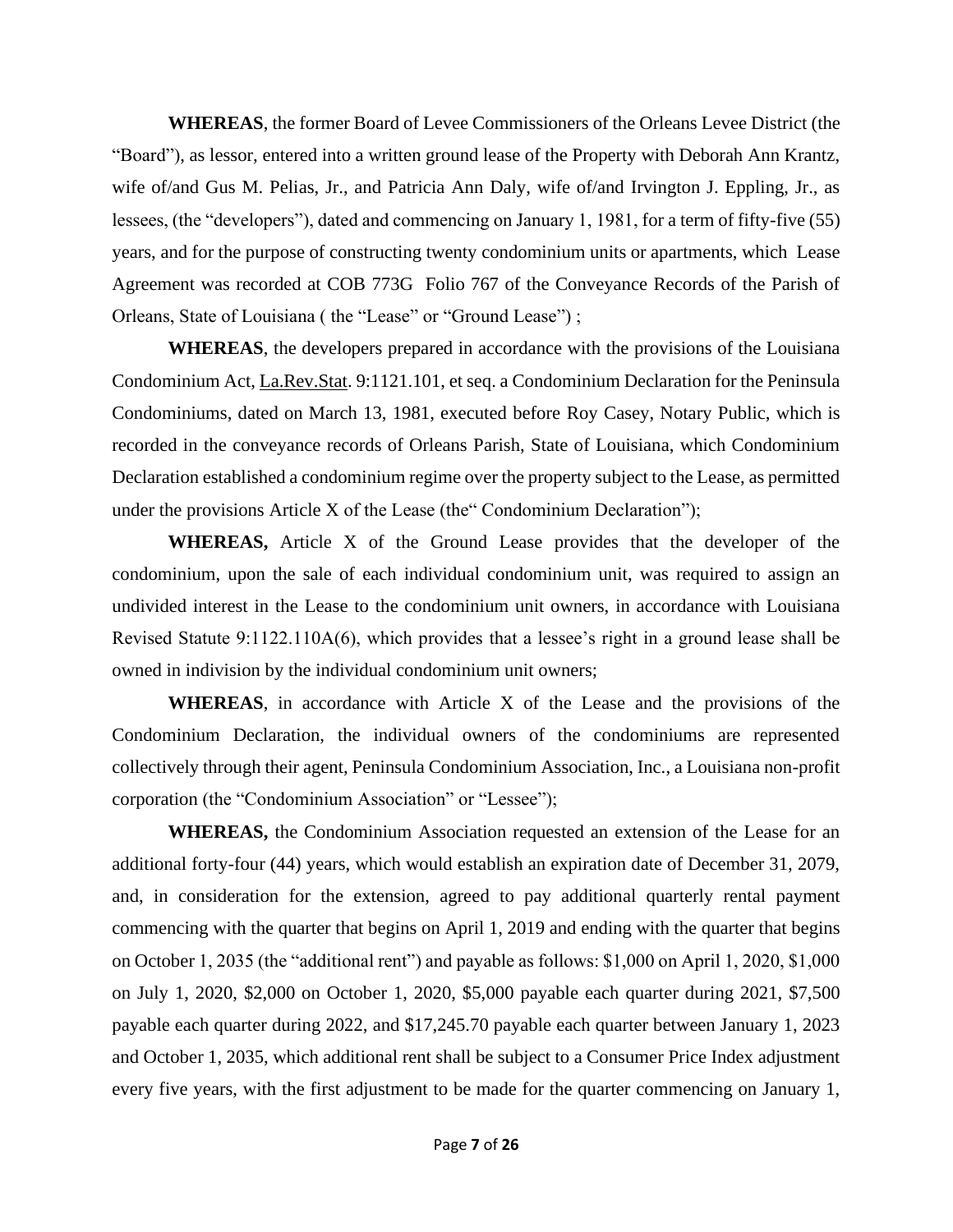2025, which represents the appraised present value of the reversionary interest of the District in the improvements located on the leased premises, in the amount of \$950,776.00, and the annual land rent commencing on January 1, 2036 shall be the market rent for the land only, as determined by an appraisal by a Louisiana licensed appraiser selected by lessor; and, commencing on January 1, 2041, and every ten (10) years thereafter, a rental adjustment shall be made in accordance with the Consumer Price Index, U.S. City Average and Selected Areas (1967=100), all Urban Consumers, published by the Bureau of Labor Statistics of the U. S. Department of Labor (the "Index"), or if the Index is discontinued, then in accordance with a comparable index selected by the Lessor and Lessee, and by an appraisal of the land only every ten (10) years during the remaining term of the lease, commencing on January 1, 2046, with the rental payments for the succeeding five year terms never being less than the rental payments during the previous five year term;

**WHEREAS**, the proposed extension of the Lease under the terms set forth above is consistent with Opinion No. 00-93 of the Louisiana Attorney General's Office issued at the request of the Board that stated that extensions of water bottom or ground leases require serious consideration for the value of the improvements located on leased premises subject to reversionary ownership rights in the improvements by a public entity lessor to avoid violation of the prohibition against donation of public property under Article VII, Section 14(A) of the Louisiana Constitution of 1974. La. Atty. Gen. Op. 00-93.

 **WHEREAS**, in consideration of the additional quarterly rental payments for the present value of the reversionary interest in the improvements, the Staff and Consultants of the Management Authority recommended an amendment of the Lease to delete the provision in the Lease providing a minimum 20% increase of the quarterly rental payments every ten years so that the Lease will provide that the adjustment of the quarterly rental payments shall be based only upon any increase in the Consumer Price Index, U.S. City Average and Selected Areas (1967=100), all Urban Consumers, published by the Bureau of Labor Statistics of the U. S. Department of Labor , or if the Index is discontinued, then in accordance with a comparable index selected by the Lessor and Lessee, and an appraisal of the property every ten (10) years;

 **WHEREAS,** Staff and the Consultants of the Management Authority also recommended that the Lakefront Management Authority authorizes amendments of the Lease to accommodate for those areas of the Leased Premises where underground servitudes in favor of the New Orleans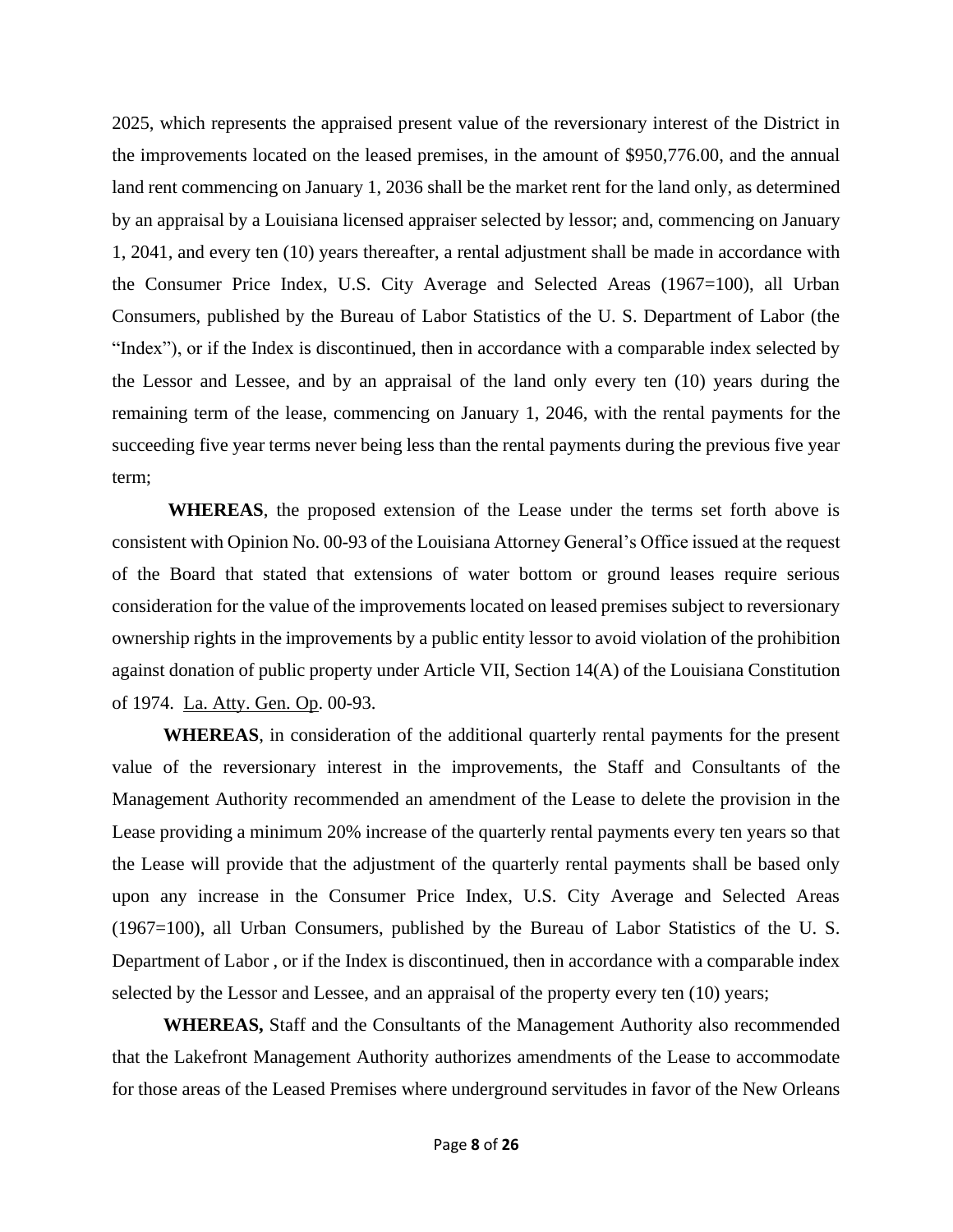Sewerage and Water Board limit the use of those areas by lessee and providing for a servitude of ingress and egress to the Lakefront Management Authority, its contractors, boat slip lessees and their invitees and licensees over and across the Leased Premises for the entire term of the lease, including the extended term.

**WHEREAS**, the Commercial Real Estate Committee of the Management Authority considered this request at a Special Meeting held on February 18, 2020 and voted to recommend that the Management Authority approve an amendment of the Lease extending the term of the Lease, subject to the conditions and recommendations set forth above; and,

**WHEREAS**, the Management Authority resolved that it was in the best interest of the Orleans Levee District to approve amendments of the Lease recommended by the Commercial Real Estate Committee.

**NOW, THEREFORE, BE IT HEREBY RESOLVED**, that the Lakefront Management Authority approves an amendment of the Lease with Peninsula Condominium Association, Inc., as agent for the Individual Unit Owners of the Peninsula Condominiums, to extend the term of the Lease for an additional forty-four (44) years, with an expiration date of December 31, 2079, conditioned upon amendments of the Lease providing for the payment of Additional Quarterly Rental Payments, totaling \$950,776.00, representing the appraised present value of the reversionary ownership interest of the Orleans Levee District in the improvements located on the leased premises, commencing with the quarter that begins on April 1, 2019 and ending with the quarter that begins on October 1, 2035, and payable as follows: \$1,000 on April 1, 2020, \$1,000 on July 1, 2020, \$2,000 on October 1, 2020, \$5,000 payable each quarter during 2021, \$7,500 payable each quarter during 2022, and \$17,245.70 payable each quarter between the quarter commencing on January 1, 2023 and ending with the quarter that commences on October 1, 2035, and the Additional Quarterly Rental Payments shall be subject to a Consumer Price Index adjustment every five years, as provided below for CPI adjustments of the annual base rental payments, with the first adjustment to be made for the quarter commencing on January 1, 2025; and, the annual base rental payments, commencing on January 1, 2036, shall be the market rent for the land only, as determined by an appraisal by a Louisiana licensed appraiser selected by lessor; and, commencing on January 1, 2041, and every ten (10) years thereafter, a rental adjustment shall be made in accordance with the Consumer Price Index, U.S. City Average and Selected Areas (1967=100), all Urban Consumers, published by the Bureau of Labor Statistics of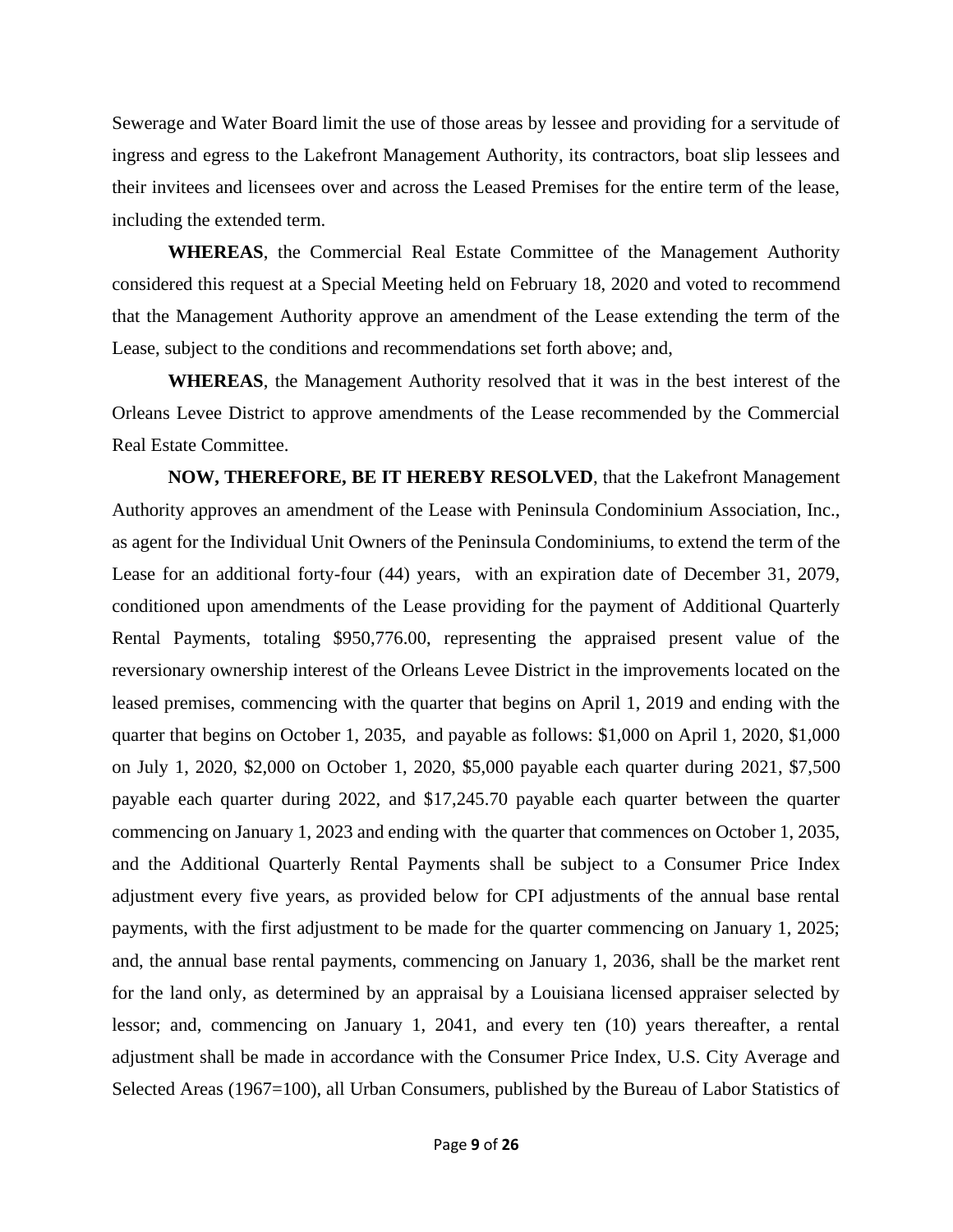the U. S. Department of Labor (the "Index"), or if the Index is discontinued, then in accordance with a comparable index selected by the Lessor and Lessee, and by an appraisal of the land only every ten (10) years during the remaining term of the lease, commencing on January 1, 2046, with the rental payments for the succeeding five year terms never being less than the rental payments during the previous five year term;

**BE IT FURTHER HEREBY RESOLVED** that the Lakefront Management Authority for the reasons set forth above also authorizes an amendment to delete the provisions of the Lease that establish a minimum Twenty (20%) Per Cent increase of the base quarterly rental payments every ten years.

**BE IT FURTHER HEREBY RESOLVED** that the Lakefront Management Authority authorizes amendments of the Lease to accommodate for those areas of the Leased Premises where underground servitudes in favor of the New Orleans Sewerage and Water Board limit the use of those areas by lessee and providing for a servitude of ingress and egress to the Lakefront Management Authority, its contractors, boat slip lessees and their invitees and licensees over and across the Leased Premises for the entire term of the lease, including the extended term.

**BE IT FURTHER HEREBY RESOLVED**, that the Lakefront Management Authority Chairman or Executive Director be and is hereby authorized to sign any other documents necessary to carry out the above.

The foregoing was submitted to a vote, the vote thereon was as follows:

**YEAS:** Arrigo, Carr, Cohn, Fierke, Heaton, Morvant, Richard, Romero, Watters **NAYS:** None **ABSTAIN:** None **ABSENT:** Brien, Bruno, Eames, Hebert, Meadowcroft **RESOLUTION ADOPTED:** Yes

3) Motion to approve a Legal Services Agreement with Baron and Budd, P.C., Cossich, Sumich, Parsiola and Taylor, LLC and Foley, Lamy and Jefferson to represent the Lakefront Management Authority in multidistrict litigation pertaining to contamination from the use of aqueous film-forming foams and other contaminants.

Commissioner Cohn stated that litigation is pending in South Carolina involving the use of aqueous film-forming foams primarily at airports. He reported that Phillip Cossich, Jr., senior partner of Cossich, Sumich, Parisola and Taylor, LLC, met with the Legal Committee of the Lakefront Management Authority and explained that he will work on a contingency basis. Commissioner Cohn stated that if the Board approves the Resolution, then the Resolution will be sent to the Attorney General's office for final approval.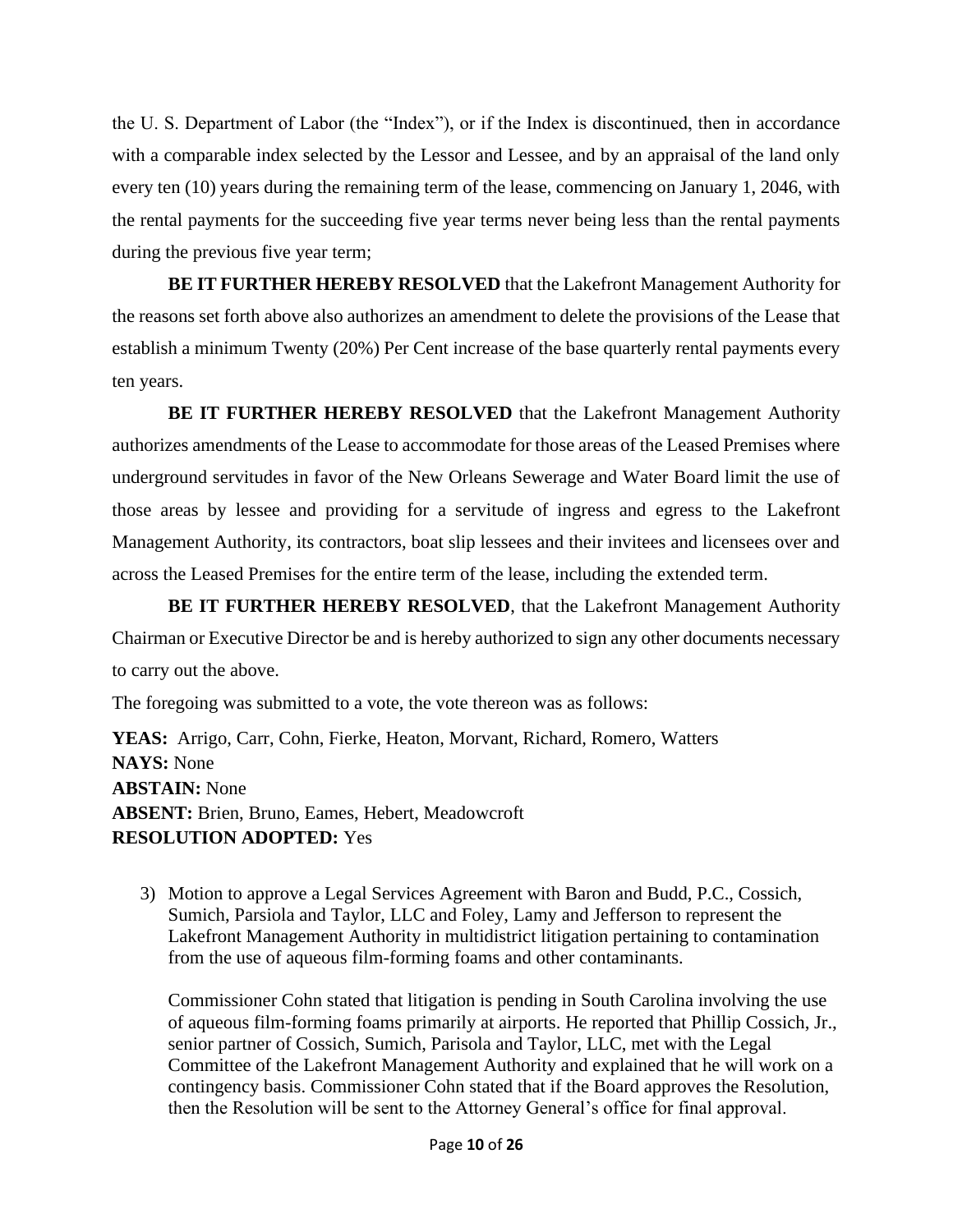Commissioner Cohn explained that the firm receives one third (1/3) plus expenses, and the expenses are deducted from the funds that are received by the Authority.

| <b>MOTION:</b>     | 03-022020                   |
|--------------------|-----------------------------|
| <b>RESOLUTION:</b> | 03-022020                   |
| BY:                | <b>COMMISSIONER COHN</b>    |
| <b>SECONDED:</b>   | <b>COMMISSIONER WATTERS</b> |

**February 20, 2020** 

3) Motion to approve a Legal Services Agreement with Baron and Budd, P.C., Cossich, Sumich, Parsiola and Taylor, LLC and Foley, Lamy, and Jefferson to represent the Lakefront Management Authority in multidistrict litigation pertaining to contamination from the use of aqueous film-forming foams and other contaminants.

#### **RESOLUTION**

**WHEREAS**, the Lakefront Management Authority ("Management Authority") is a political subdivision of the State of Louisiana and the governing authority of the non-flood protection assets of the Orleans Levee District ("District");

**WHEREAS**, the Law Firms of Baron and Budd, P.C., Cossich, Sumich, Parsiola and Taylor, LLC and Foley, Lamy and Jefferson (the "Law Firms") are representing a number of public and private clients in multidistrict litigation entitled *Sioux Falls Regional Airport Authority v. 3M Company, et al*., MDL No. 2873, Master Docket No: 218-mn 2873, Civil Case No: 2:19-cv-1850- RMG, pending in the United States District Court for the District of South Carolina, involving claims against manufacturers relating to contamination caused by perfluorooctanesulfonic acid and/or perfluorooctanic acid particularly when used in aqueous film-forming foams (collectively "contaminants");

**WHEREAS**, the Law Firms submitted a Legal Services Agreement to represent the Management Authority with any claims it may have for damages resulting from these contaminants, a copy of which is attached to this Resolution;

**WHEREAS**, the proposed Legal Services Agreement provides that the Law Firms will pay for any expenses relating to the litigation and receive a contingency fee of 33 1/3% of any gross recovery on behalf of the Management Authority, which contingency fee will be calculated based on client's gross recovery before deduction of costs and expenses, and for the payment of expenses by the Management Authority only if there is a recovery in the litigation;

**WHEREAS**, Louisiana Revised Statutes Title 42, Section 263 (Amended by Acts 1979, No. 78, §1; Acts 1982, No. 570, §2) provides that no state board, unless excluded under the statute,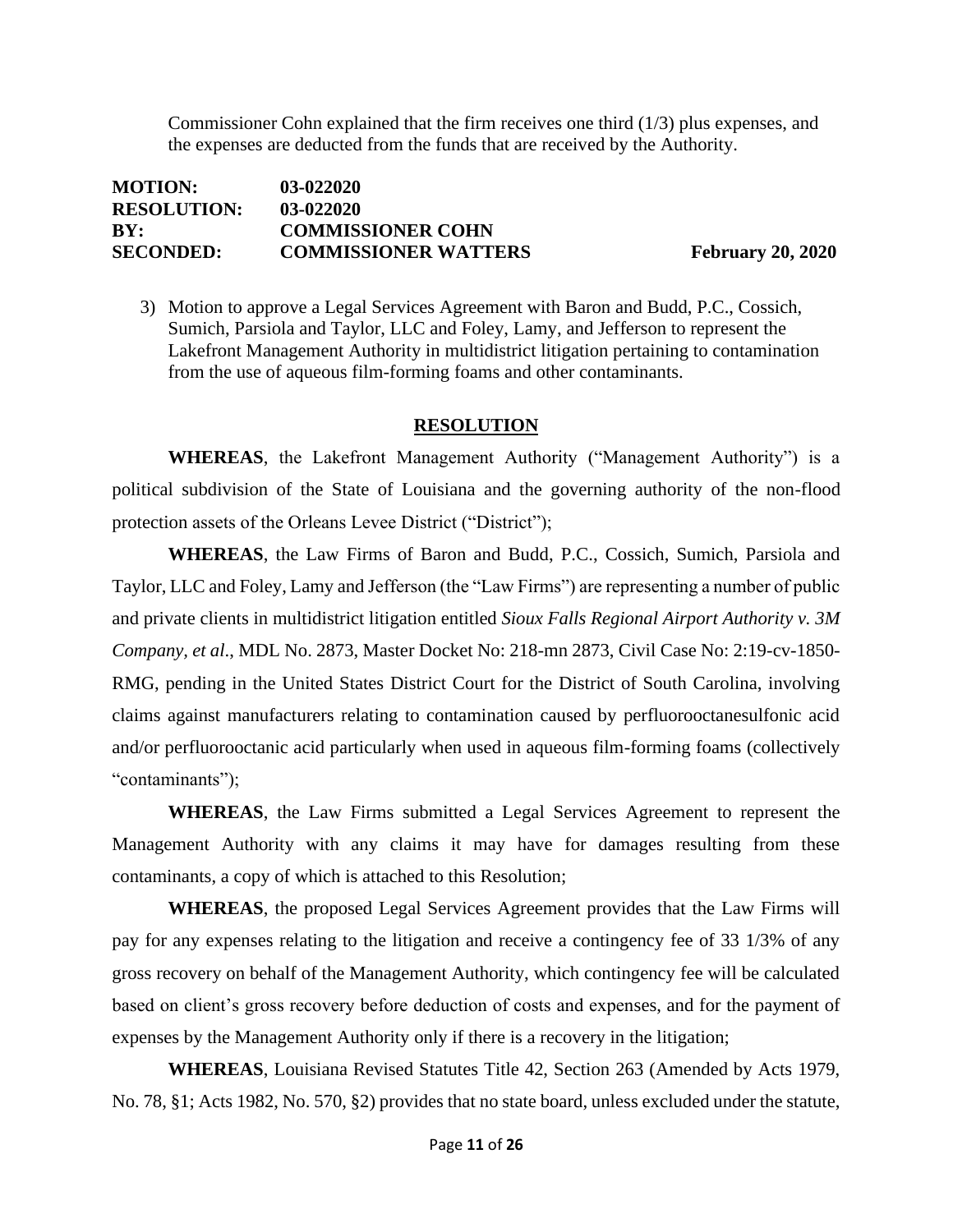shall retain or employ any special attorney or counsel to represent it in any special matter or pay any compensation for any legal services whatever unless a real necessity exists, made to appear in a resolution stating fully the reasons for the action and the compensation to be paid; and, the resolution then shall be subject to the approval of the Attorney General and, if approved, shall be spread upon the minutes of the body and published in the official journal of the parish;

**WHEREAS**, the Management Authority hereby declares that a real necessity does exist to engage professional legal services by special counsel for the Management Authority in connection with any claims for damages the Management Authority may have against manufacturers relating to contamination caused by perfluorooctanesulfonic acid and/or perfluorooctanic acid particularly when used in aqueous film-forming foams;

**WHEREAS**, at the Joint Meeting of the Commercial Real Estate and Legal Committee Meeting held on February 13, 2020, the Committees voted to recommend approval of the Legal Services Agreement with the Law Firms;

**WHEREAS**, the Management Authority resolved that it was in the best interest of the Orleans Levee District to approve the proposed Legal Services Agreement with the Law Firms;

**NOW, THEREFORE, BE IT HEREBY RESOLVED**, that the Lakefront Management Authority approves the Legal Services Agreement with Baron and Budd, P.C., Cossich, Sumich, Parsiola and Taylor, LLC and Foley, Lamy and Jefferson, a copy of which is attached to this Resolution, subject to the approval of this Resolution by the Office of the Attorney General of the State of Louisiana, as required under Louisiana Revised Statutes Title 42, Section 263.

**BE IT FURTHER HEREBY RESOLVED**, that the Management Authority's Chairman or Executive Director be and is hereby authorized to sign any and all documents necessary to carry out the above.

The foregoing was submitted to a vote, the vote thereon was as follows:

**YEAS:** Arrigo, Carr, Cohn, Fierke, Heaton, Morvant, Richard, Romero, Watters **NAYS:** None **ABSTAIN:** None **ABSENT:** Brien, Bruno, Eames, Hebert, Meadowcroft **RESOLUTION ADOPTED:** Yes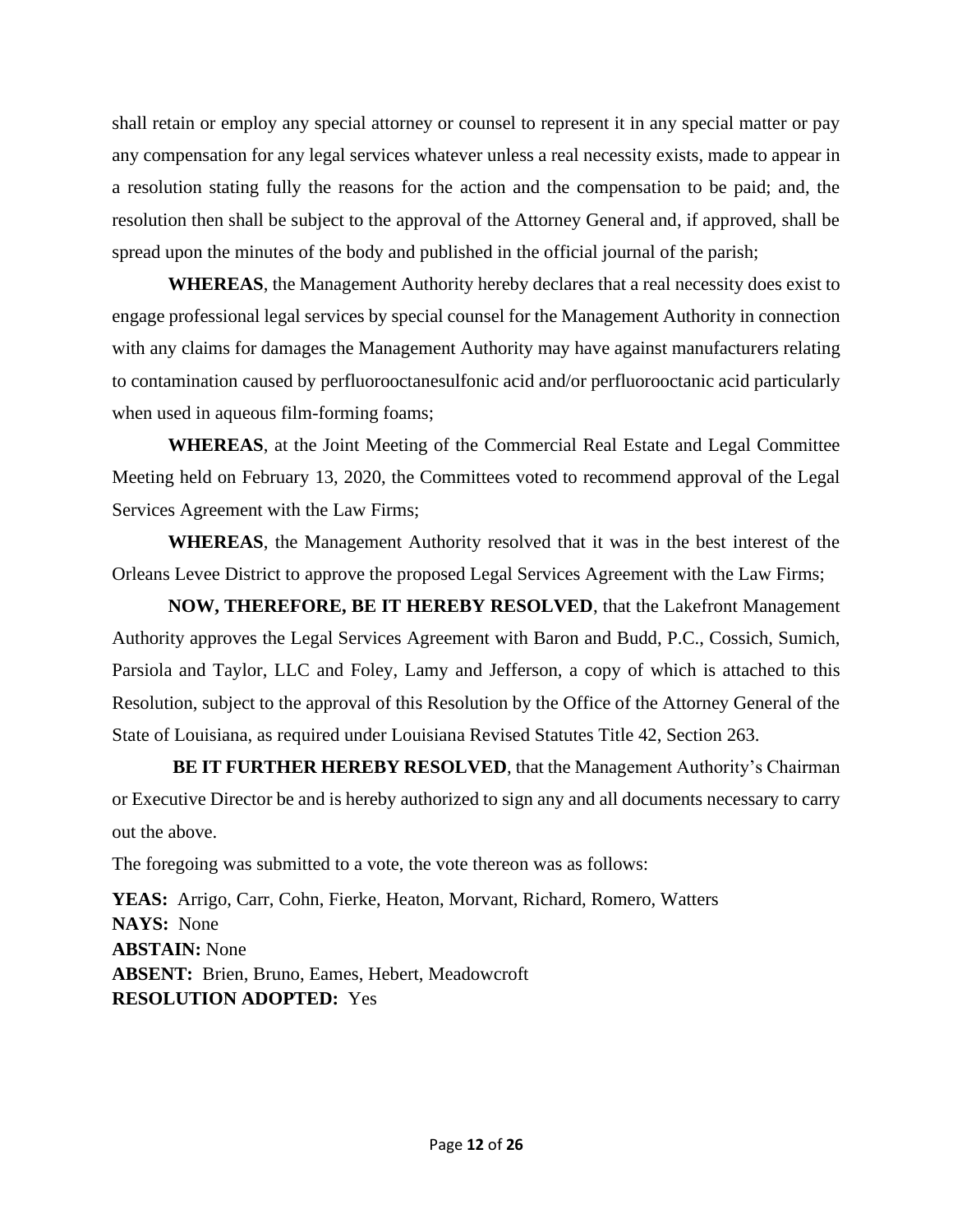4) Motion to Amend the Professional Legal Services Contract with David J. Dye to increase the budget for legal services and reimbursement of expenses.

Louis Capo, Executive Director, reported that David Jefferson Dye is approaching the target budget of \$50,000 for legal services and expenses. Mr. Capo stated that Mr. Dye requested an additional \$50,000 to complete the remaining three legal cases. Commissioner Morvant asked if the attorney fees were recoverable. Mr. Capo responded that the attorney fees are recoverable. Commissioner Morvant asked if the Authority has a system to track the legal cases. Mr. Capo responded that the Authority has a system that assigns legal cases with an in-house project tracking number.

| $04 - 022020$               |
|-----------------------------|
| $04 - 022020$               |
| <b>COMMISSIONER WATTERS</b> |
| <b>COMMISSIONER COHN</b>    |
|                             |

**February 20, 2020** 

4) Motion to Amend the Professional Legal Services Contract with David Jefferson Dye, LLC to increase the budget for legal services and reimbursement of expenses.

### **RESOLUTION**

**WHEREAS**, the Lakefront Management Authority ("Management Authority"), a political subdivision of the State of Louisiana and the governing authority of the non-flood assets of the Orleans Levee District, entered into a written Professional Legal Services Contract with David Jefferson Dye, LLC, (the "Contract"), effective the 1<sup>st</sup> day of July, 2018, and the Resolution for the Contract was approved by the Office of the Attorney General of the State of Louisiana as required under Louisiana law;

**WHEREAS**, the Contract was for a term of 1 year commencing on July 1, 2018 and ending on June 30, 2019, with 2 (1) year options to renew, established a budget for attorney's fees and expenses in the amount of \$ \$50,000, and set forth other terms and conditions for professional legal services;

**WHEREAS**, in view of the legal services required over the past eight months, the budgetary amount set forth in the Professional Legal Services Contract will be exhausted in February 2020;

**WHEREAS**, the Staff of the Management Authority recommended that the Contract be amended to increase the budget established for fees and reimbursement of expenses in the amount of \$50,000.00, for a not to exceed contract amount of \$100,000.00; and,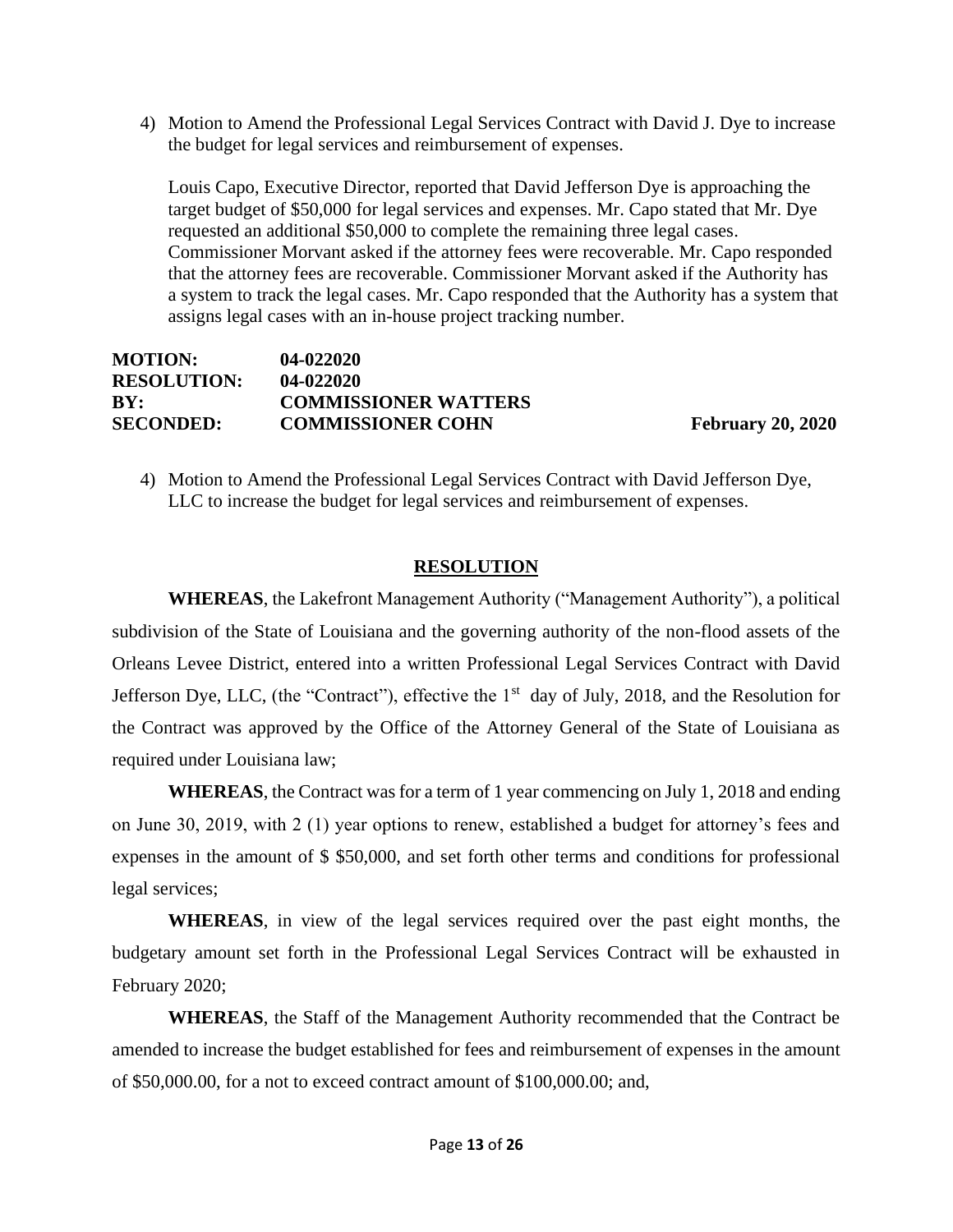**WHEREAS**, the Management Authority resolved that it was in the best interest of the Management Authority and Orleans Levee District to approve an amendment of the Contract under the terms and conditions specified hereinabove.

**THEREFORE, BE IT HEREBY RESOLVED**, that the Lakefront Management Authority approves an amendment of the Professional Legal Services Contract with David Jefferson Dye, LLC to increase the budget of the Contract for legal services and reimbursement of expenses to the sum of \$100,000.00, with all other terms and conditions to remain the same.

**BE IT FURTHER HEREBY RESOLVED**, that the Management Authority Chairman or Executive Director be and is hereby authorized to sign an amendment of the Professional Legal Services Contract and any and all other documents necessary to carry out the above.

The foregoing was submitted to a vote, the vote thereon was as follows:

**YEAS:** Arrigo, Carr, Cohn, Fierke, Heaton, Morvant, Richard, Romero, Watters **NAYS:** None **ABSTAIN:** None **ABSENT:** Brien, Bruno, Eames, Hebert, Meadowcroft **RESOLUTION ADOPTED:** Yes

5) Motion to approve a lease with The Tobler Company, L.L.C., for Suite 233 in the New Orleans Lakefront Terminal.

Gerry Metzger, Legal Counsel, stated that the lease is for an initial term of three (3) years with one (1) two (2) year option to renew with a pass-through of \$520.52 per month.

Chair Heaton requested an amendment to change the effective day from March 1, 2020 to March 9, 2020, and the motion was seconded by Commissioner Richard and was unanimously adopted.

| <b>MOTION:</b>     | $05 - 022020$               |
|--------------------|-----------------------------|
| <b>RESOLUTION:</b> | $05 - 022020$               |
| BY:                | <b>COMMISSIONER COHN</b>    |
| <b>SECONDED:</b>   | <b>COMMISSIONER RICHARD</b> |

**February 20, 2020** 

5) Motion to approve a lease with The Tobler Company, L.L.C., for Suite 233 in the New Orleans Lakefront Terminal.

## **RESOLUTION**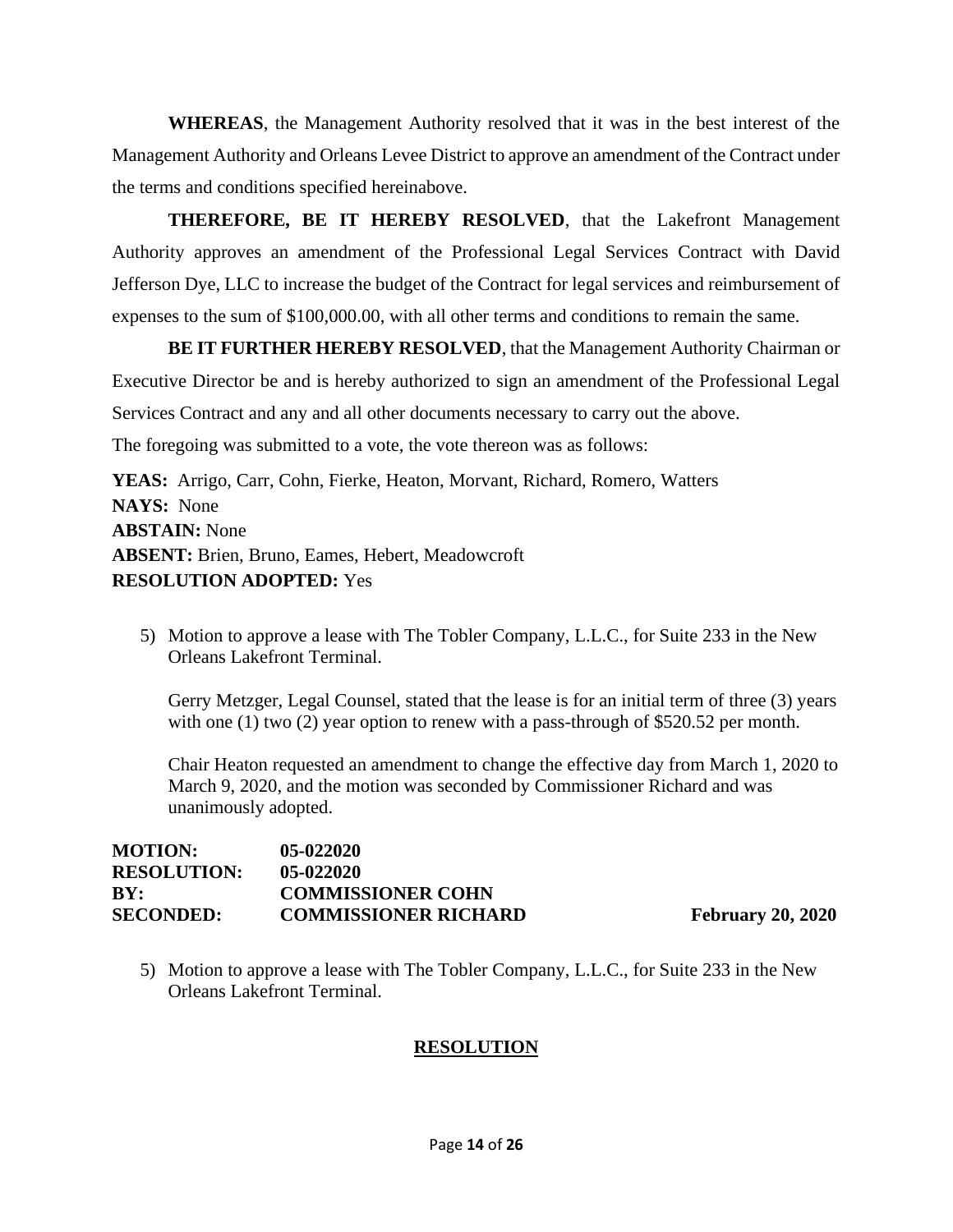**WHEREAS**, the Lakefront Management Authority ("Management Authority" or "Lessor") is a political subdivision of the State of Louisiana and the governing authority of the non-flood protection assets of the Orleans Levee District ("District");

**WHEREAS**, the Management Authority manages, operates and administers the New Orleans Lakefront Airport, located on the south shore of Lake Pontchartrain in the Parish of Orleans, State of Louisiana, which is a non-flood protection asset owned by the Orleans Levee District ("Airport");

**WHEREAS**, The Tobler Company, L.L.C. ("TTC") has proposed to lease Suite 233, containing **1,183** square feet at \$20.00 per square foot, in the Terminal, under the terms and conditions set forth below;

**WHEREAS**, the proposed lease will be for an initial term of three (3) years, with an annual base rental of **\$23,660.00,** payable in equal monthly installments of **\$1,971.67,** with one (1) two (2) year option to renew, subject to a Consumer Price Index adjustment of the annual rental rate at the commencement of the option term; the lease will also provide that the lessee will be responsible to pay an additional rent consisting of a pro-rata share of lessor's insurance premiums, electricity and gas charges at the Terminal, which will be **\$520.52** per month during the first year of the lease, and which additional rent for the pro-rata share of said insurance and, utility charges will be recalculated each year on the lease anniversary date.

**WHEREAS**, the Airport Committee of the Management Authority at its meeting held on February 20, 2020 voted to recommend approval of a lease with TTC under the terms set forth above; and,

**WHEREAS**, the Management Authority after considering the terms of the proposed lease and recommendation of the Airport Committee resolved that it was in the best interest of the Airport and the Orleans Levee District to approve the proposed lease with The Tobler Company, L.L.C., under the terms and conditions set forth above.

**THEREFORE, BE IT HEREBY RESOLVED**, that the Management Authority approves a lease of Suite 233 in the Terminal at the New Orleans Lakefront Airport with The Tobler Company, L.L.C., effective March 9, 2020, for an initial term of three (3) years, with an annual base rental of **\$23,660.00,** payable in equal monthly installments of **\$1,971.67,** with one (1) two (2) year option to renew, subject to a Consumer Price Index adjustment of the annual rental rate during the option term, and the lease shall also provide that the lessee will pay an additional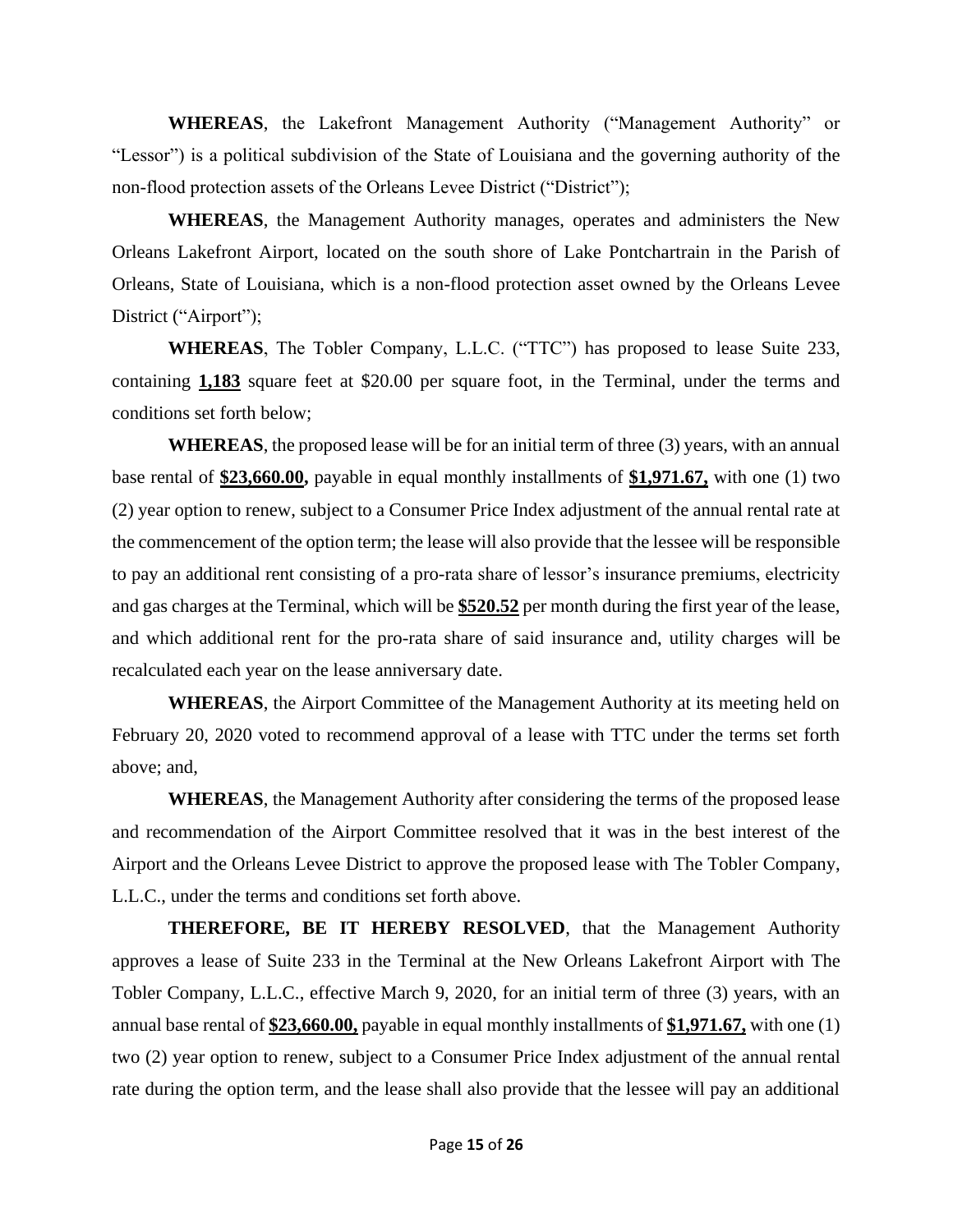rent consisting of a pro-rata share of the insurance premiums, electricity and gas charges at the Terminal, which will be **\$520.52** per month during the first year of the lease, and which additional rent for the pro-rata share of said insurance and utility charges will be recalculated each year on the lease anniversary date.

**BE IT HEREBY FURTHER RESOLVED**, that the Management Authority Chairman or Executive Director be and is hereby authorized to sign a written lease with The Tobler Company, L.L.C., which said lease shall include the terms and conditions set forth above, and any other documents necessary to carry out the above.

The foregoing was submitted to a vote, the vote thereon was as follows:

**YEAS:** Arrigo, Carr, Cohn, Fierke, Heaton, Morvant, Richard, Romero, Watters **NAYS:** None **ABSTAIN:** None **ABSENT:** Brien, Bruno, Eames, Hebert, Meadowcroft **RESOLUTION ADOPTED:** Yes

6) Motion to authorize acceptance of LADOTD Grant for State Project No. H.013774 titled Relocation of Runway 36R PAPI Power and Control System in an amount not-to-exceed \$30,000.00.

Bruce Martin, Deputy Airport Director, reported that the LADOTD Grant for State Project No. H.013774 is for the regulators for the PAPI lights on the parallel runway. Commissioner Fierke inquired about the deadline for the submission of the Resolution. Chandra Chaffin, Grants Administrator, responded that the Resolution must be signed at the earliest convenience.

| <b>MOTION:</b>     | $06 - 022020$              |
|--------------------|----------------------------|
| <b>RESOLUTION:</b> | $06 - 022020$              |
| RY:                | <b>COMMISSIONER FIERKE</b> |
| <b>SECONDED:</b>   | <b>COMMISSIONER ARRIGO</b> |

**February 20, 2020** 

6) Motion to authorize acceptance of LADOTD Grant for State Project No. H.013774 titled Relocation of Runway 36R PAPI Power and Control System in an amount not-to-exceed \$30,000.00.

#### **NON-FLOOD PROTECTION ASSET MANAGEMENT AUTHORITY**

Resolution Number: **06-022020** Date: **February 20, 2020**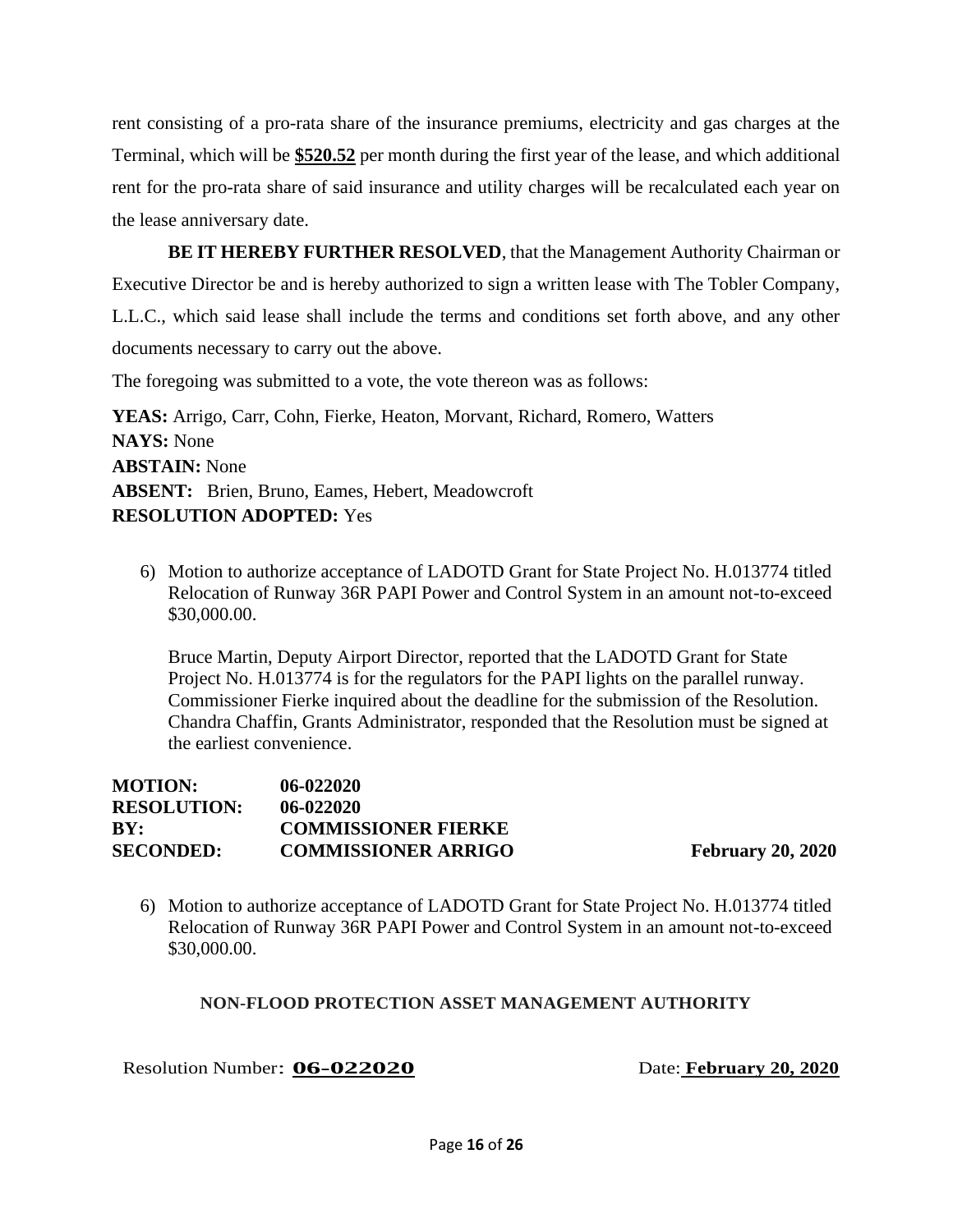The Non-Flood Protection Asset Management Authority of the Parish of Orleans met in regular session on this date. The following resolution was offered by **Fierke** and seconded by **Arrigo.**

### **RESOLUTION**

A resolution authorizing the Executive Director to execute an Agreement with the Louisiana Department of Transportation and Development (LA DOTD) for improvements at the New Orleans Lakefront Airport.

WHEREAS, Act 451 of the 1989 Regular Session of the Louisiana Legislature authorized the financing of certain airport improvements from funds appropriated from the Transportation Trust Fund; and

WHEREAS, the Non-Flood Protection Asset Management Authority has requested funding assistance from the LA DOTD to relocation of Runway 36R PAPI-4 power and control system for safety; and

WHEREAS, the stated project has been approved by the Louisiana Legislature and the LA DOTD is agreeable to the implementation of this project and desires to cooperate with the Non-Flood Protection Asset Management Authority according to the terms and conditions identified in the attached Agreement; and

WHEREAS, the LA DOTD will provide the necessary funding for the relocation of Runway 36R PAPI-4 power and control system for safety and reimburse the sponsor up to \$30,000.00 of project cost.

NOW THEREFORE, BE IT RESOLVED by the Non-Flood Protection Asset Management Authority that it does hereby authorize the Executive Director to execute an Agreement for the project identified as SPN H.013774, more fully identified in the Agreement attached hereto, and execute any subsequent related documents, including, but not limited to, amendments to said agreement.

This resolution shall be in full force and effect from and after its adoption.

The aforesaid resolution, having been submitted to a vote, the vote thereon was as follows:

YEAS: Arrigo, Carr, Cohn, Fierke, Heaton, Morvant, Richard, Romero, **Watters** NAYS: None ABSENT: Brien, Bruno, Eames, Hebert, Meadowcroft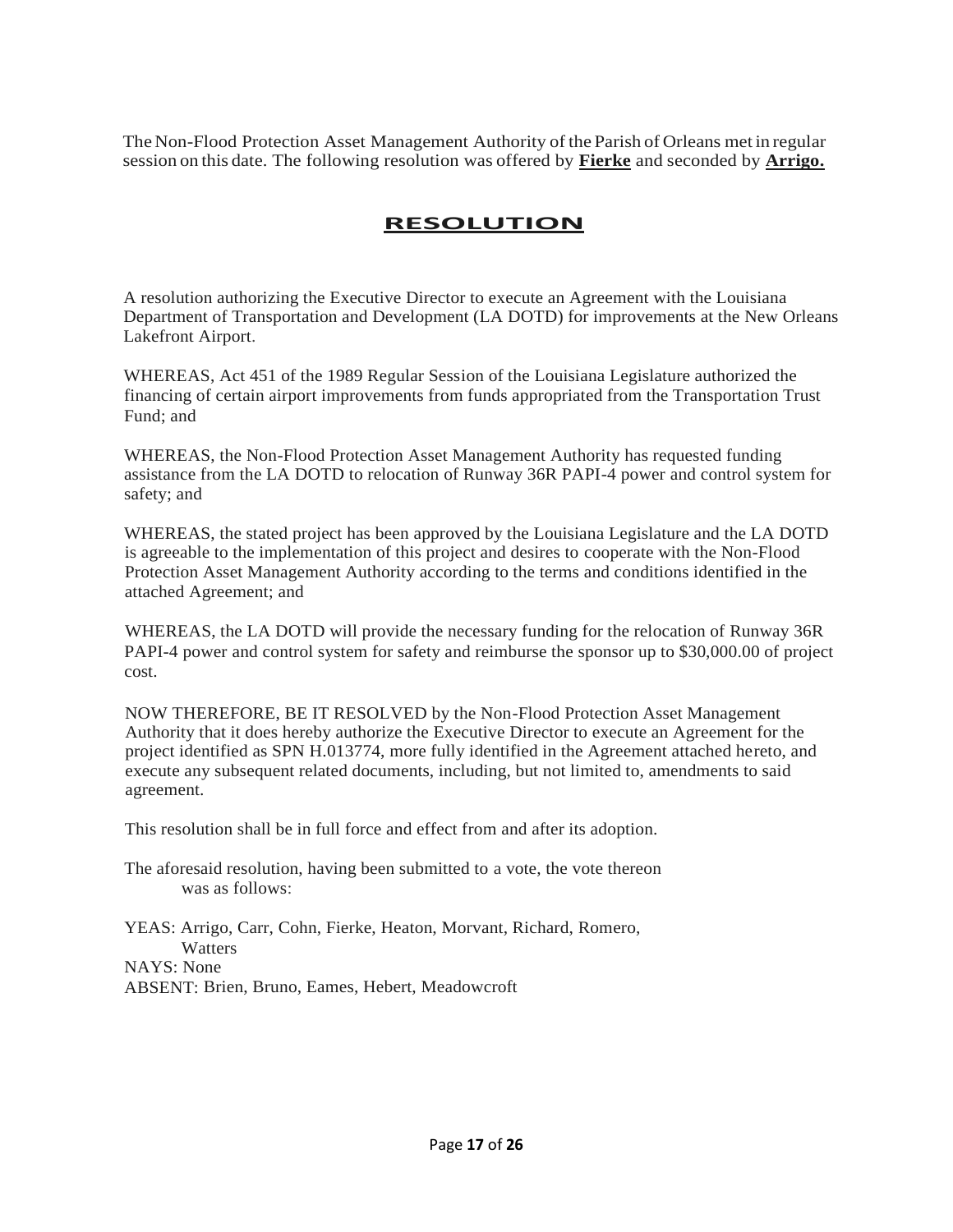7) Motion to approve naming the New Orleans Lakefront Airport Terminal Building's Atrium to the Governor Huey P. Long Atrium.

Chair Heaton stated that the Lakefront Management Authority wishes to recognize and honor Governor Huey P. Long for his original vision for the airport construction and dedication to improving lives of Louisiana's citizens overall.

| <b>MOTION:</b>     | $07 - 022020$              |
|--------------------|----------------------------|
| <b>RESOLUTION:</b> | $07 - 022020$              |
| BY:                | <b>COMMISSIONER HEATON</b> |
| <b>SECONDED:</b>   | <b>COMMISSIONER ARRIGO</b> |

**February 20, 2020** 

7) Motion to approve naming the New Orleans Lakefront Airport Terminal Building's Atrium to the Governor Huey P. Ling Atrium.

### **RESOLUTION**

**WHEREAS,** Huey P. Long, Jr. served as the 40<sup>th</sup> governor of Louisiana from 1928 to 1932 and was a member of the United States Senate from 1932 until his assassination in 1935; and

**WHEREAS,** Governor Huey P. Long instituted an ambitious initiative to modernize Louisiana's infrastructure, which included under his direction the construction of a state-of-the-art airport and a seven-mile seawall around Lake Pontchartrain; and

**WHEREAS,** construction began in 1929 in Lake Pontchartrain to create the world's first "land and sea airport" at a cost of \$4.5 million (approximately \$82 million today), and Shushan Airport, named for Orleans Levee District President Abe Shushan, opened on February 9-13, 1934 and was later renamed the New Orleans Lakefront Airport; and

**WHEREAS,** the Airport Terminal Building designed by architects Weiss, Dreyfous, and Seiferth incorporated cutting-edge amenities including a surgical suite, a post office, a formal dining room, café and a grand atrium which boasted murals depicting the Golden Age of Aviation by Xavier Gonzalez, friezes by Enrique Alferez and an inlaid terrazzo rose compass on the ground level; and

**WHEREAS**, the grand atrium was crafted by many skilled artisans during the Great Depression Era utilizing stone, aluminum, wood, plaster, inlaid terrazzo and five types of Spanish marble; and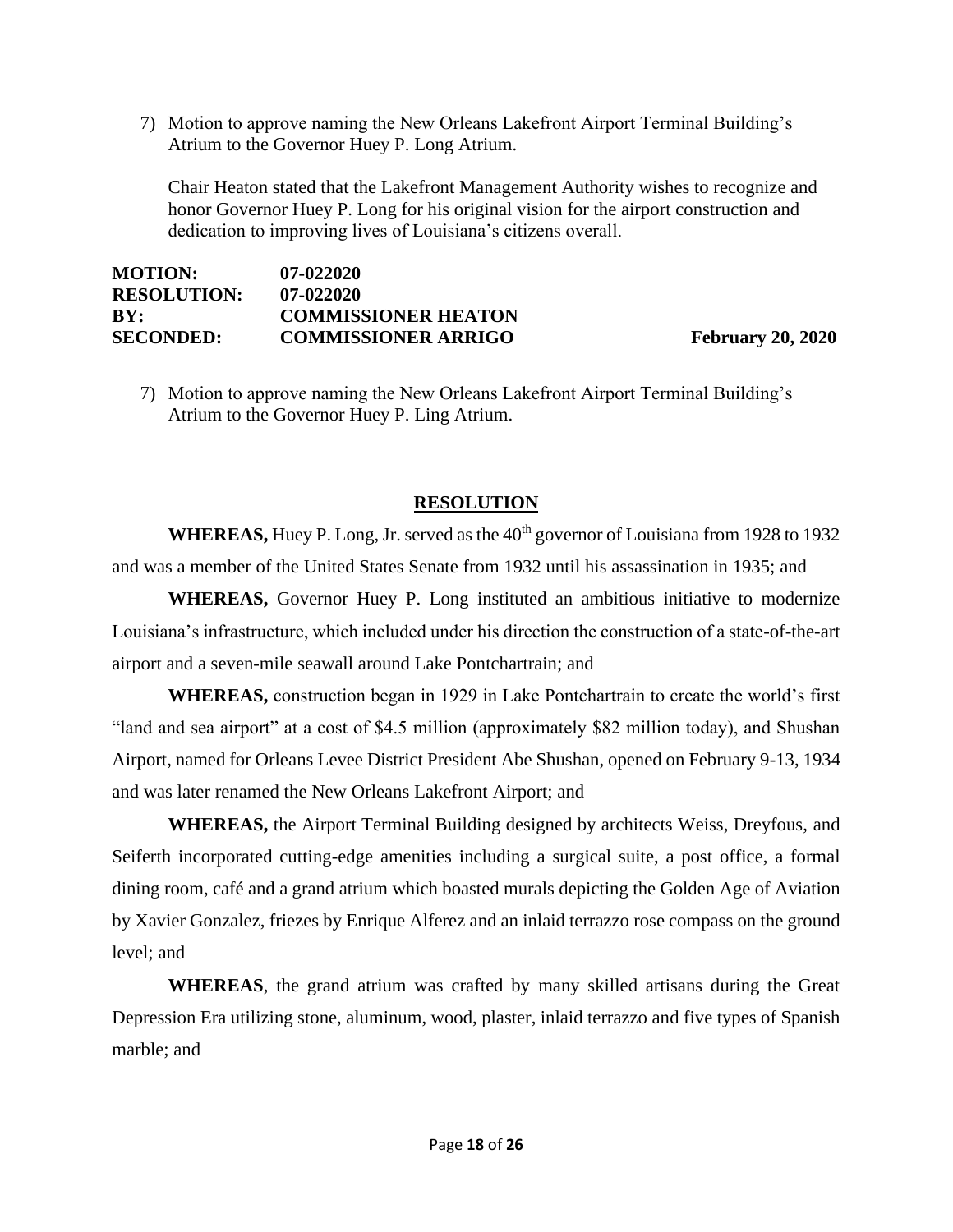**WHEREAS,** in 1964 architects Cimini and Meric and Associates were commissioned to design the renovations that converted the structure into a nuclear fallout shelter amid the Cuban Missile Crisis; and

**WHEREAS** T. Sellers Meric's thoughtful attention and efforts preserved the original artwork and architecture when the Terminal Building was transformed into a planar-style building representing the era's ideal of functionalism and ultra-modernity; and

**WHEREAS,** in 2005, Hurricane Katrina devastated the New Orleans Lakefront Airport and the atrium of the Terminal was inundated with four feet of water from Lake Pontchartrain inflicting extensive damage; and

**WHEREAS,** the catastrophic effects of Hurricane Katrina left the structure with overwhelming damage; however, the extensive repair project brought with it the opportunity to restore the former jewel of the Golden Age of Aviation to its former Art Deco glory; and

**WHEREAS,** the restoration of the historic Art Deco Terminal began in 2006 and was completed in 2013 at a cost of approximately \$19 million under the vigilant supervision and guidance of Richard C. Lambert Consultants, LLC, architects and project manager; and

**WHEREAS,** the transformation of the Airport Terminal Building to its 1930's Art Deco grandeur, including the restoration of the eight murals by Elise Grenier of Grenier Conservation, depicting historic flights in aviation, allows the New Orleans Lakefront Airport to continue as a unique and treasured part of New Orleans' history and a destination for tourists, art enthusiasts, aviators and the public for many years to come; and

**WHEREAS,** the Lakefront Management Authority wishes to recognize and honor Governor Huey P. Long for his original vision for the airport's construction and dedication to improving lives of Louisiana's citizens overall.

**BE IT HEREBY RESOLVED,** that the Lakefront Management Authority names the grand atrium in the New Orleans Lakefront Airport Terminal the *Governor Huey P. Long Atrium.*  The foregoing was submitted to a vote, the vote thereon was as follows:

**YEAS:** Arrigo, Carr, Cohn, Fierke, Heaton, Morvant, Richard, Romero, Watters **NAYS:** None **ABSTAIN:** None **ABSENT:** Brien, Bruno, Eames, Hebert**,** Meadowcroft **RESOLUTION ADOPTED:** Yes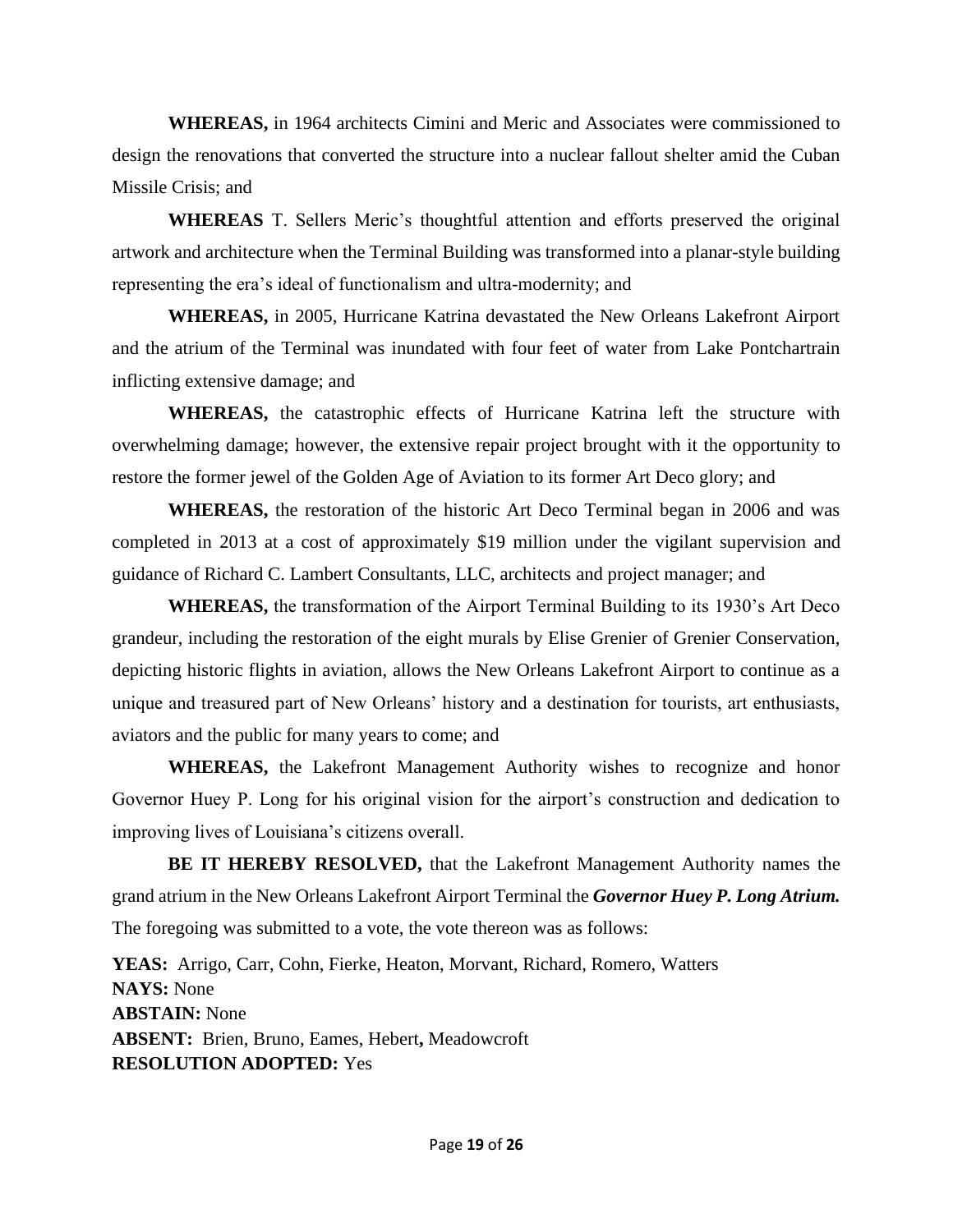8) Motion to approve the repair of T-103 at the Fuel Farm in an amount not-to-exceed \$70,000.

Daniel Hill, Director of Engineering and Operations, reported that in June 2019, proposals were requested from four contractors for inspection and work on T-103 fuel tank. He stated that a contract was signed with Lou-Con, Inc. to perform an inspection on the fuel tank. Mr. Hill reported that Lou-Con, Inc. submitted an inspection report in August 2019, and a proposal for time and materials work related to the repair of T-103 in October 2019. He stated that Lou-Con, Inc. is requesting to proceed with the proposed time and materials work to repair T-103. He explained that the time and materials work was not included in the original contract price, so an amendment to the contract or a new contract would be needed in order to proceed with the work.

Commissioner Romero asked if the fuel tank is being repaired or replaced. Mr. Hill responded that Fuel tank T-103 will be repaired. Commissioner Watters asked if the FBOs make their own jet fuel or buy the jet fuel pre-mixed. Bruce Martin, Deputy Airport Director, responded that he believes that the jet fuel is pre-mixed, but he will confirm with the Fixed Based Operators (FBOs). Commissioner Watters inquired about a protocol to ensure that Diesel Exhaust Fluid (DEF) is not introduced into the jet fuel. Mr. Martin responded that he would contact the Airport's fuel manager and inquire about the protocol.

#### **MOTION: 08-022020 RESOLUTION: 08-022020 BY: COMMISSIONER FIERKE SECONDED: COMMISSIONER WATTERS February 20, 2020**

8) Motion to approve a Contract with Lou-Con, Inc. in the amount of \$70,000.00 for repairs to Fuel Tank T-103 at the New Orleans Lakefront Airport.

### **RESOLUTION**

**WHEREAS**, the Lakefront Management Authority ("Management Authority") is a political subdivision of the State of Louisiana and the governing authority of the non-flood protection assets of the Orleans Levee District ("District");

**WHEREAS**, the New Orleans Lakefront Airport is one of the non-flood protection assets of the District under the management and control of the Management Authority (the "Airport");

**WHEREAS**, the Management Authority approved and entered into a contract with Lou-Con, Inc. ("Lou-Con") in June of 2019 for an inspection of Fuel Tank T-103 at the fuel farm at the Airport;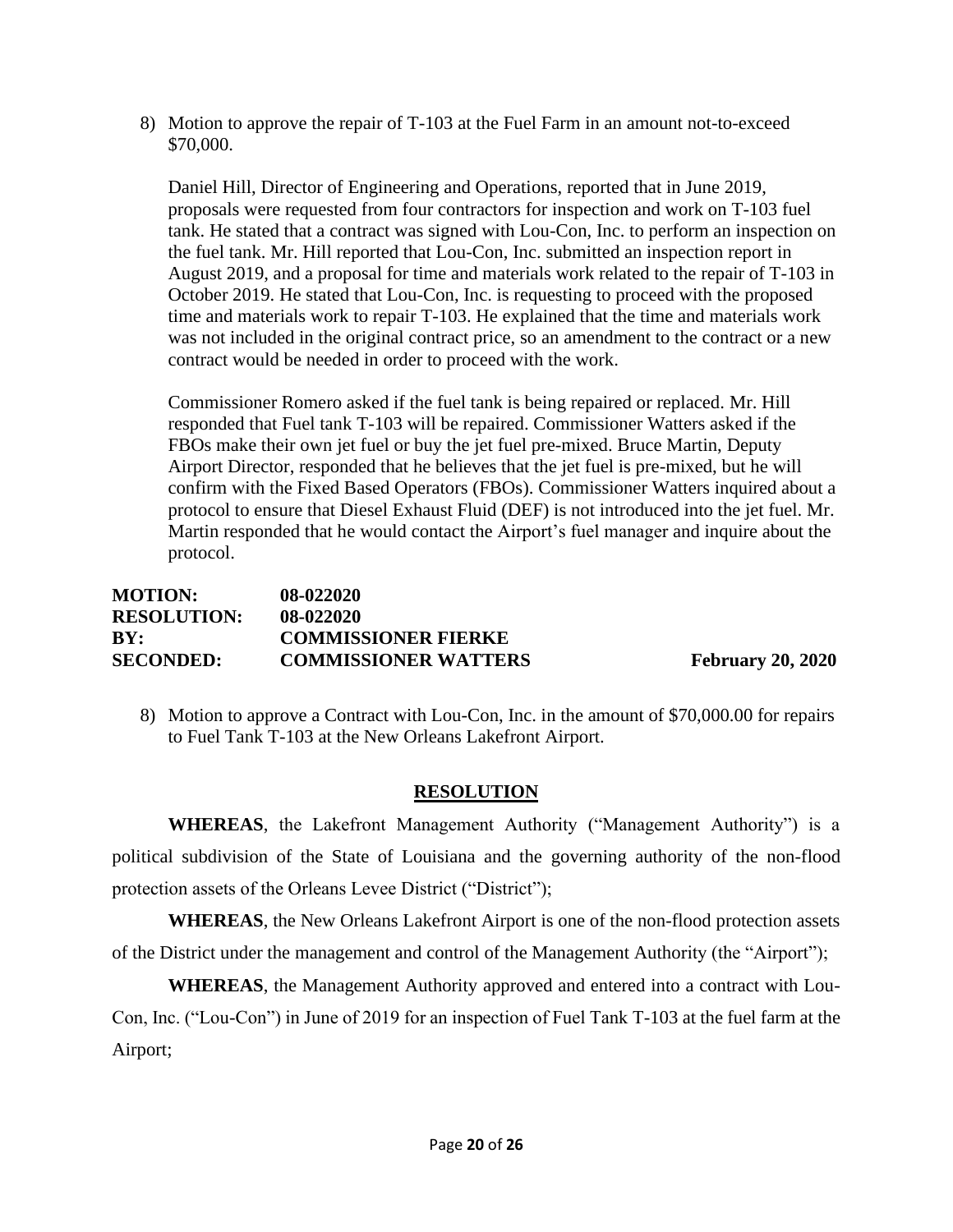**WHEREAS,** in August of 2019 Lou-Con submitted an inspection report detailing repairs needed to the Fuel Tank and subsequently submitted a proposal for the repair work in the amount not-to-exceed \$70,000.00;

**WHEREAS**, the Staff recommended acceptance of the proposal for the repair work and the Airport Committee of the Management Authority at its meeting on February 20, 2020 voted to recommend that the Management Authority approve a contract for the repair work on the fuel tank with Lou-Con; and,

 **WHEREAS,** the Management Authority resolved that it was in the best interest of the Airport to approve a contract with Lou-Con for repairs to Fuel Tank T-103 at the New Orleans Lakefront Airport for the price and sum not-to-exceed \$70,000.00.

 **NOW, THEREFORE, BE IT HEREBY RESOLVED**, that the Lakefront Management Authority approves a contract with Lou-Con, Inc. for repairs to Fuel Tank T-103 at the New Orleans Lakefront Airport for the price and sum not-to-exceed \$70,000.00.

**BE IT FURTHER HEREBY RESOLVED,** that the Chairman or Executive Director of the Lakefront Management Authority be and is hereby authorized to sign any and all documents necessary to carry out the above.

The foregoing was submitted to a vote, the vote thereon was as follows:

**YEAS:** Arrigo, Carr, Cohn, Fierke, Heaton, Morvant, Richard, Romero, Watters **NAYS:** None **ABSTAIN:** None **ABSENT:** Brien, Bruno, Eames, Hebert, Meadowcroft **RESOLUTION PASSED:** Yes

9) Motion to approve Change Order No. 001 for Ranger Environmental for AVGAS/Jet Fuel Remote Fueling Station Decommissioning in the amount of \$21,570.

Daniel Hill, Director of Engineering and Operations, explained that the change order doesn't classify the work as a demolition because the job involves jet fuel. He reported that the contractors unscrewed a flange on a pipe. He said then fuel squirted out of the pipe, so the contractors tightened the flange quickly. He stated that the contractors must build a temporary containment around the pipe because it is an environmental issue. Chair Heaton stated that the AVGAS/Jet Fuel Remote Fuel Station Decommissioning project may be FEMA reimbursable.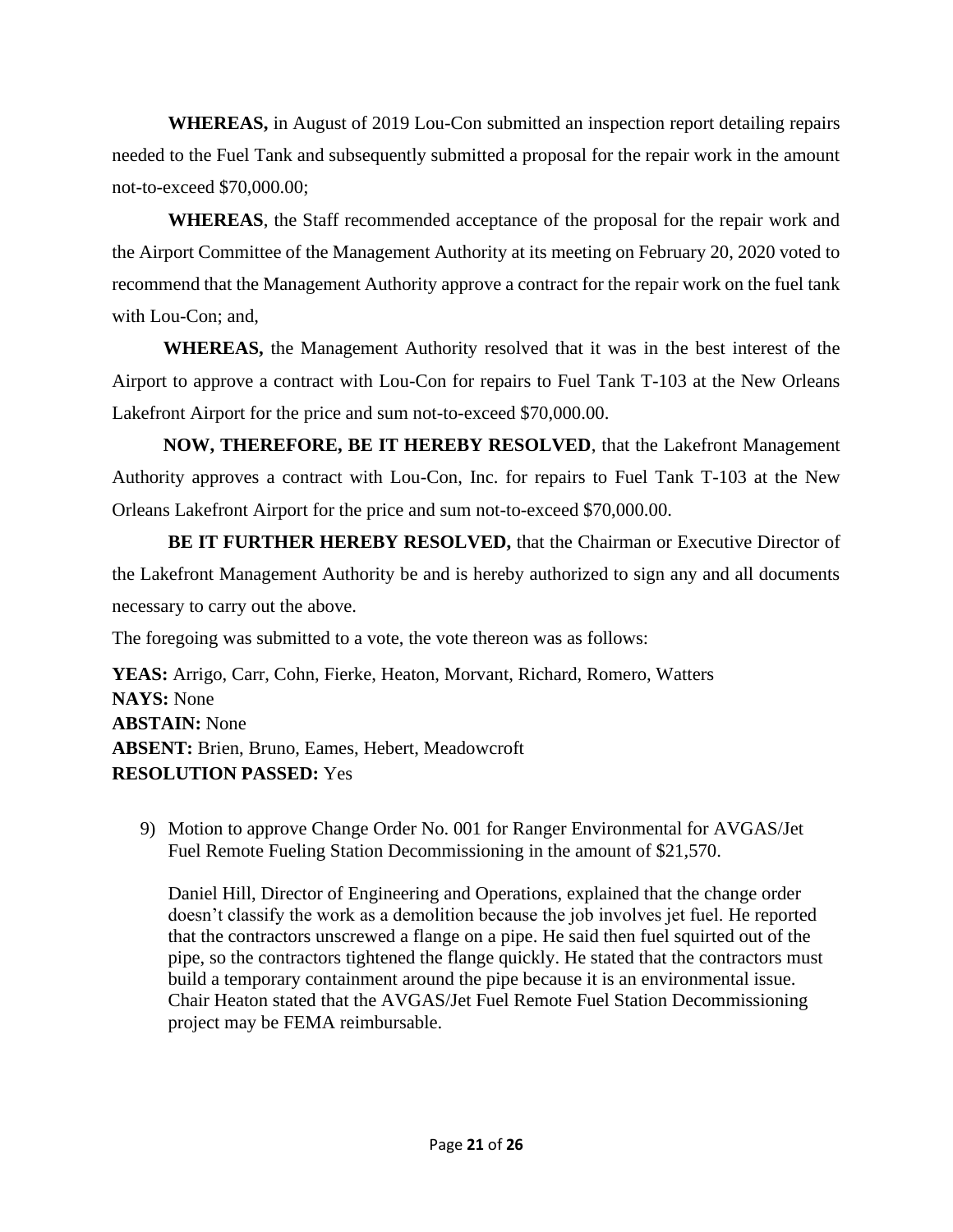9) Motion to approve a Change Order in the amount of \$21,570.00 for fluid removal and cleaning of Pipe #4 for the contact with Ranger Environmental, Inc. to decommission the AVGAS/Jet Fuel Remote Fueling Station at the New Orleans Lakefront Airport.

### **RESOLUTION**

**WHEREAS**, the Lakefront Management Authority ("Management Authority") is a political subdivision of the State of Louisiana and the governing authority of the non-flood protection assets of the Orleans Levee District ("District");

**WHEREAS**, the New Orleans Lakefront Airport is one of the non-flood protection assets of the District under the management and control of the Management Authority (the "Airport");

**WHEREAS**, the Management Authority approved and entered into a contract with Ranger Environmental, Inc. to decommission the AVGAS/Jet Fuel Remote Fueling Station at the Airport (the "project");

**WHEREAS,** Ranger Environmental, Inc. submitted a written request for a Change Order in the amount of \$21,570.00 for fluid removal and cleaning of Pipe #4, which had been previously abandoned in place at the location of the job site, a copy of which is attached to this Resolution (the "Change Order");

**WHEREAS**, the Staff recommended approval of the Chang Order and the Airport Committee of the Management Authority at its meeting on June 18, 2019 voted to recommend that the Management Authority approve the Change Order for the contract with Ranger Environmental, Inc.; and,

 **WHEREAS,** the Management Authority resolved that it was in the best interest of the Airport to approve the Change Order for the contract with Ranger Environmental, Inc. to decommission the AVGAS/Jet Fuel Remote Fueling Station at the New Orleans Lakefront Airport for the price and sum of \$21,570.00.

**NOW, THEREFORE, BE IT HEREBY RESOLVED**, that the Lakefront Management Authority approves a Change Order for the price and sum of \$21,570.00 for fluid removal and cleaning of Pipe #4, a copy of which is attached to this resolution, in connection with the contract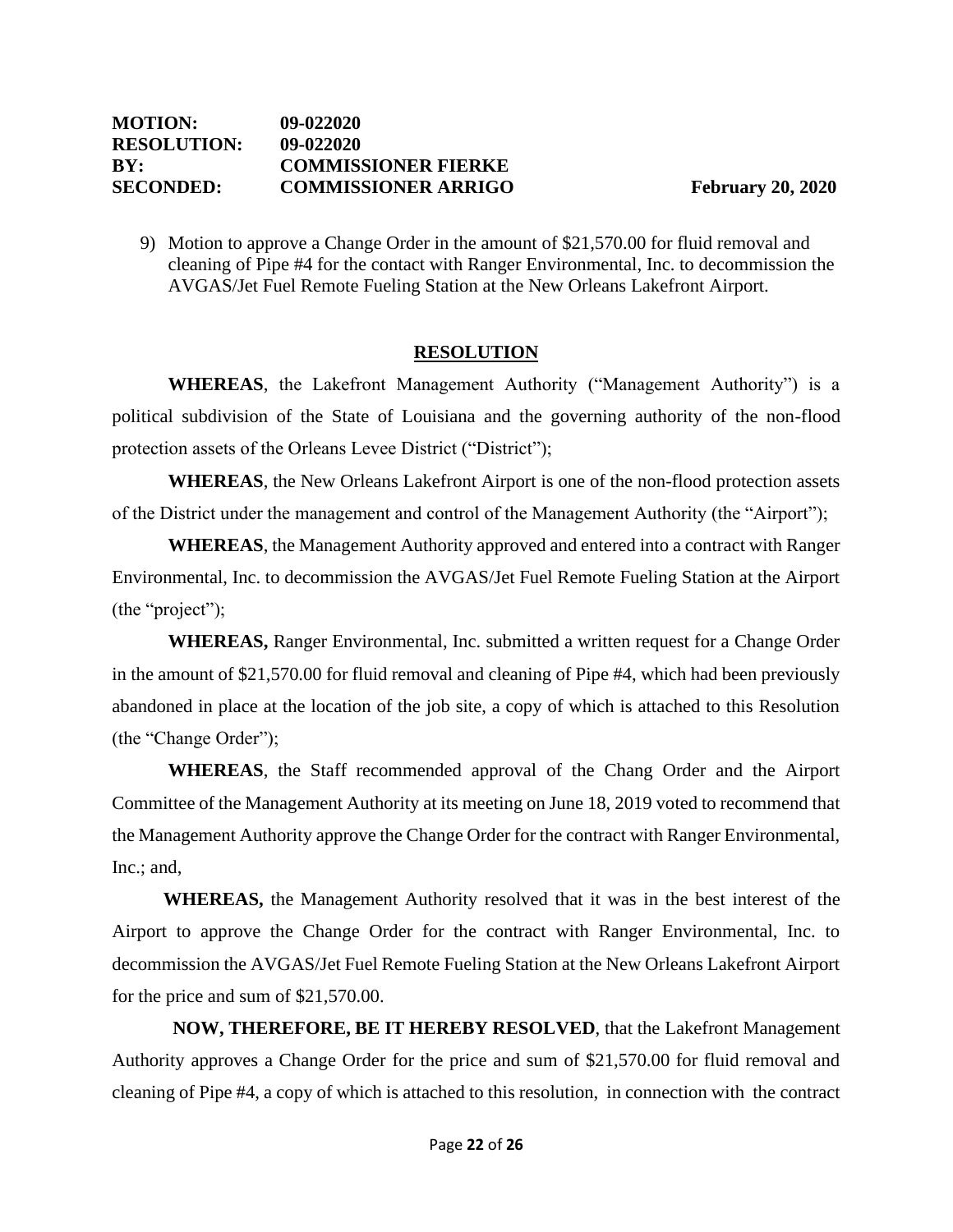with Ranger Environmental, Inc. to decommission the AVGAS/Jet Fuel Remote Fueling Station at the New Orleans Lakefront Airport, increasing the contract price in an amount not to exceed \$ 143,690.00.

**BE IT FURTHER HEREBY RESOLVED,** that the Chairman or Executive Director of the Lakefront Management Authority be and is hereby authorized to sign any and all documents necessary to carry out the above.

The foregoing was submitted to a vote, the vote thereon was as follows:

**YEAS:** Arrigo, Carr, Cohn, Fierke, Heaton, Morvant, Richard, Romero, Watters **NAYS:** None **ABSTAIN:** None **ABSENT:** Brien, Bruno, Eames, Hebert, Meadowcroft **RESOLUTION ADOPTED:** Yes

10) Motion to approve a contract with AIMS Group, Inc. for vibration monitoring services for the Orleans Marina North and East Wall Slip Project.

Daniel Hill, Director of Engineering and Operations, reported that pilings must be driven in connection with the Orleans Marina North and East Wall Slip Project, and consequently vibration monitoring services must be performed. He said that the contract with AIMS Group, Inc. stated that the Lakefront Management Authority is responsible for the costs of the vibration monitoring services. He explained that the vibration monitoring services will protect the Authority from liability in the future.

### **MOTION: 10-022020 RESOLUTION: 10-022020 BY: COMMISSIONER CARR SECONDED: COMMISSIONER WATTERS February 20, 2020**

10) Motion to approve a contract with AIMS Group, Inc. for vibration monitoring services for the Orleans Marina North and East Wall Slip Project.

### **RESOLUTION**

**WHEREAS**, the Lakefront Management Authority ("Management Authority") is a political subdivision of the State of Louisiana and the governing authority of the non-flood protection assets of the Orleans Levee District ("District");

**WHEREAS**, the Orleans Marina is one of the non-flood protection assets of the District under the management and control of the Management Authority;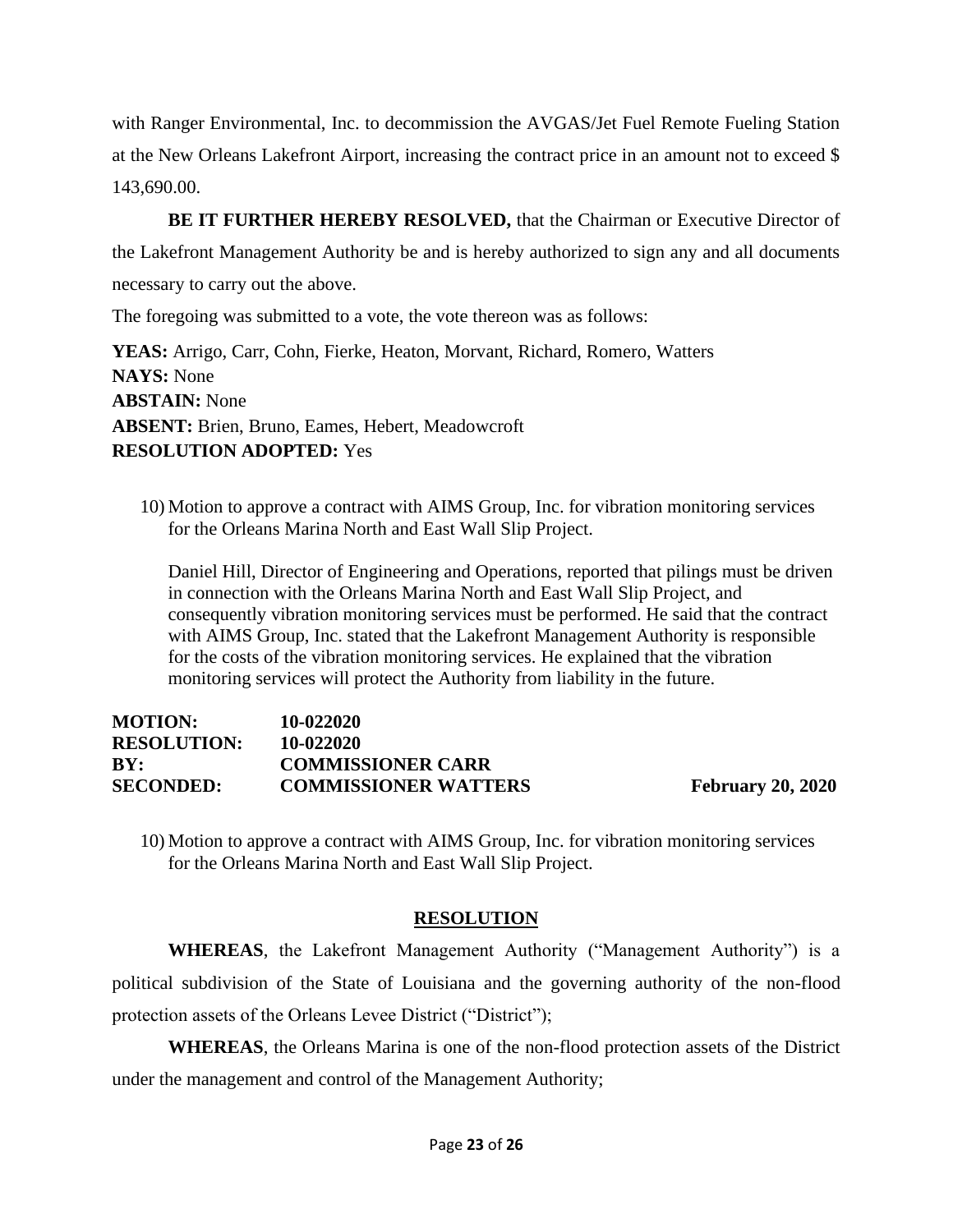**WHEREAS**, in February of 2019 the Management Authority issued an Invitation for Bids for the Orleans Marina North and East Wall Slips Project, in accordance with the provisions of the Louisiana Public Bid Law, La.Rev.Stat. 38:2212, et seq., (the "Project");

**WHEREAS**, TKTMJ, Inc. was the lowest responsible bidder for the Project and the Lakefront Management Authority approved a contract for the Project with TKTMJ, Inc., for the price and sum of \$1,008,800.00, for the Project.

**WHEREAS,** pilings have to be driven in connection with the Project and consequently vibration monitoring services will be necessary in view of the proximity of the improvements to the construction site of the Project;

**WHEREAS**, the plans and specifications for the Project require that the Management Authority contract at its expense for the vibration monitoring services;

**WHEREAS**, the Staff of the Management Authority received proposals for these services from several companies, including AIMS Group, Inc., a Louisiana corporation, which submitted a proposal to perform the services for the price and sum of \$36,905.00;

**WHEREAS**, the Staff presented and recommended approval of the proposal for the vibration monitoring services by AIMS Group, Inc. to the Marina Committee at its meeting held on February 11, 2020, and the Marina Committee voted to recommend approval of a contract for these services with AIMS Group, Inc. for the price and sum of \$36,905.00; and,

**WHEREAS,** the Management Authority resolved that it was in the best interest of the District and Marina to approve a contract with AIMS Group, Inc. for vibration monitoring services for the Project for the price and sum of \$36,905.00.

**NOW, THEREFORE, BE IT HEREBY RESOLVED**, that the Lakefront Management Authority approves a contract with AIMS Group, Inc. for vibration monitoring services for the Orleans Marina North and East Wall Slips Project for the price and sum of \$36,905.00.

**BE IT FURTHER HEREBY RESOLVED,** that the Chairman or Executive Director of the Lakefront Management Authority be and is hereby authorized to sign any and all documents necessary to carry out the above.

The foregoing was submitted to a vote, the vote thereon was as follows:

**YEAS:** Arrigo, Carr, Cohn, Fierke, Heaton, Morvant, Richard, Romero, Watters **NAYS:** None **ABSTAIN:** None **ABSENT:** Brien, Bruno, Eames, Hebert, Meadowcroft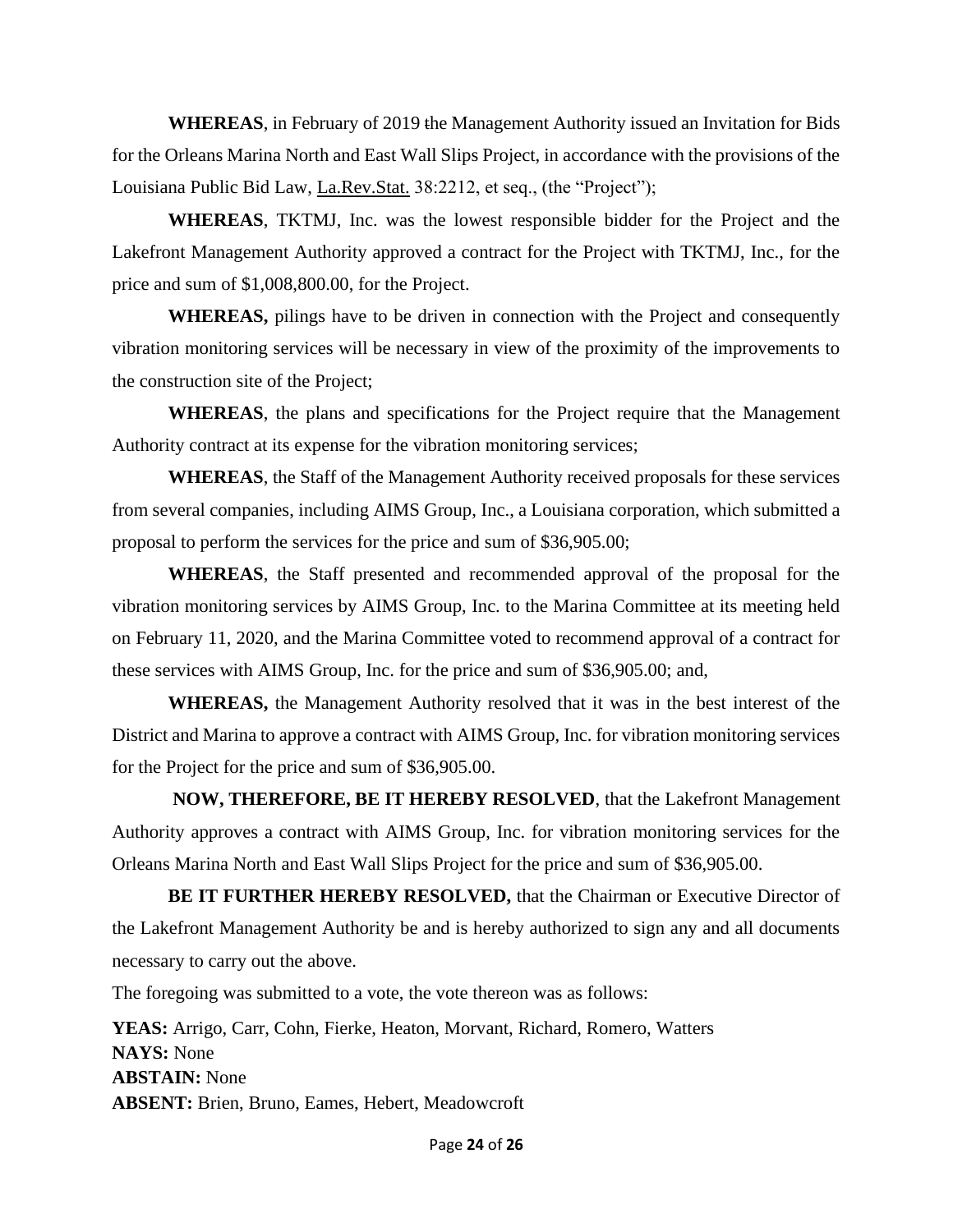#### **RESOLUTION ADOPTED:** Yes

11) Motion to approve the acceptance of low quote by Wallace Drennan in the amount of \$69,700 for the repair of waterline under Stars and Stripes.

Daniel Hill, Director of Engineering and Operations, reported that there is an eight-inch water main break underneath Stars and Stripes Boulevard, and the waterline supplies water to South Shore Harbor, some of the New Orleans Lakefront Airport facilities, and the FAA Tower. He reported that the Authority received three quotes from five contractors in January 2020, and Wallace C. Drennan, Inc. was the lowest responsive bidder. Mr. Hill stated that the contractors will directionally drill underneath Stars and Stripes Boulevard to avoid shutting off water for two weeks. Commissioner Romero inquired about the process. Mr. Hill responded that the waterline won't be disconnected during the repair, and all the work will be done while the water is hot which will prevent the water from being shut off for two weeks.

### **MOTION: 11-022020 RESOLUTION: 11-022020 BY: COMMISSIONER FIERKE SECONDED: COMMISSIONER RICHARD February 20, 2020**

11) Motion to approve the acceptance of low quote by Wallace Drennan in the amount of \$69,700 for the repair of waterline under Stars and Stripes.

#### **RESOLUTION**

**WHEREAS**, the Lakefront Management Authority ("Management Authority") is a political subdivision of the State of Louisiana and the governing authority of the non-flood protection assets of the Orleans Levee District ("District");

**WHEREAS**, Stars and Stripes Boulevard is one of the non-flood protection assets of the District under the management and control of the Management Authority.

**WHEREAS**, the Management Authority in January 2020 issued a Request for Quotes for the Stars and Stripes Waterline Repair Project ("Project") and the Invitation for Quotes provided that quotes had to be received by no later than 2 PM on January 17, 2020;

**WHEREAS,** the following quotes were received on January 17, 2020 for the scope of work:

| Wallace C. Drennan, Inc.               | \$69,700.00 |
|----------------------------------------|-------------|
| <b>Cycle Construction Company, LLC</b> | \$82,466.00 |
| Hard Rock Construction, LLC            | \$84,265.00 |